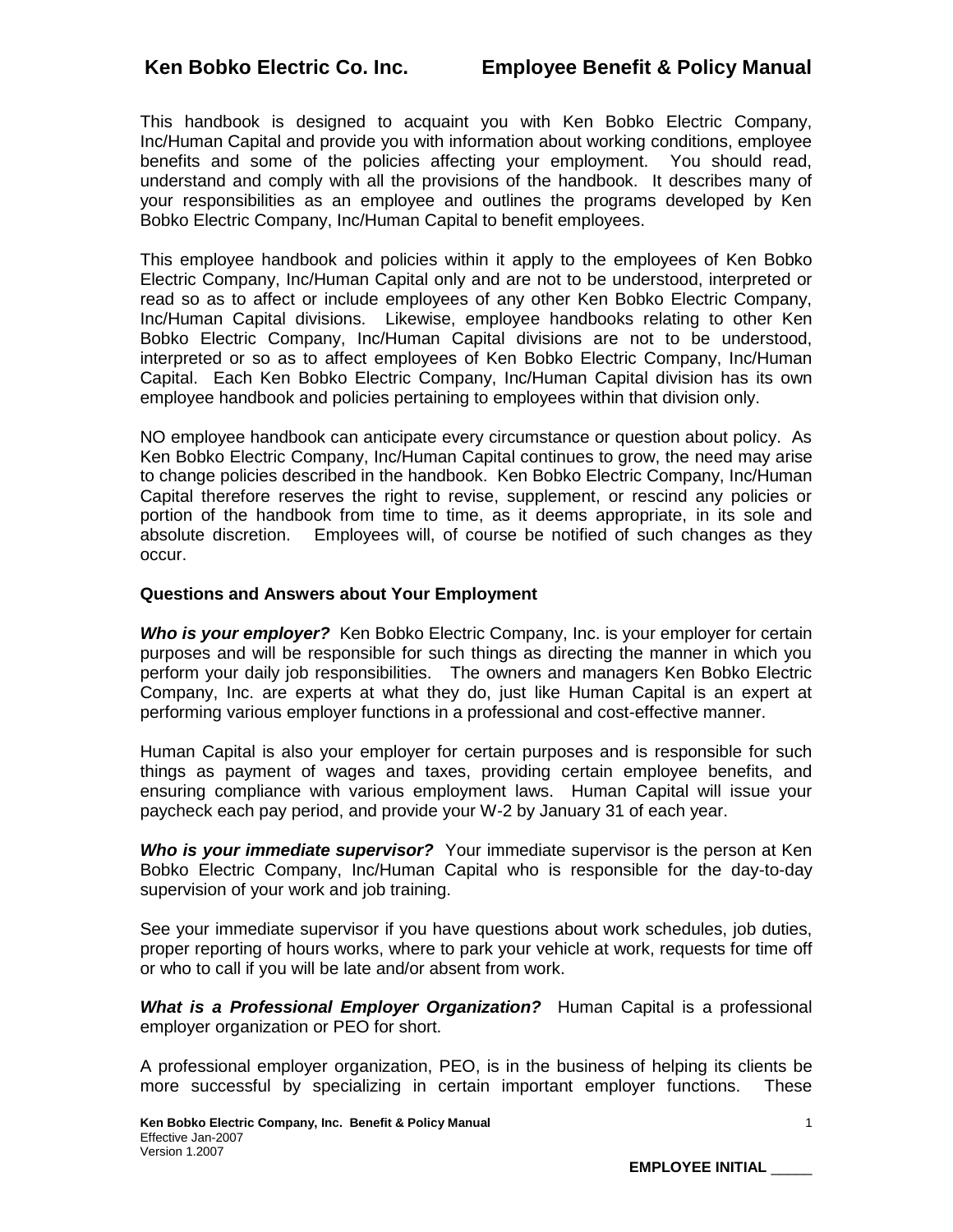functions include workplace safety, personnel policies, payroll and employment taxes, human resources management, employee benefits, employee dispute and complaint resolution, government paperwork and regulation; to name a few.

Ken Bobko Electric Company, Inc/Human Capital is people. Our Human Resource philosophy begins with three interrelated principles:

- 1. First, we have a resolute commitment to excellence
- 2. Second, we are essentially and fundamentally a people-oriented business
- 3. Third, our growth and success depends on the skills, creativity and dedication of our associates.

Ken Bobko Electric Company, Inc/Human Capital is proud of its Human Capital policies, designed to maintain a safe, fair and supportive work environment---a place where you can grow professionally.

Because Ken Bobko Electric Company, Inc/Human Capital associates are employees at will, this manual is not intended to and does not create any contract of employment. An individual's employment can be terminated for any reason at any time, at the option of either the associate or the employer. No one at Ken Bobko Electric Company, Inc/Human Capital is authorized to enter into any oral agreement with regard to the terms and conditions of your employment.

Changes to this manual, if necessary, will be communicated in writing. It is each employee's responsibility of be aware of the change. In no case will future changes or practices affect the at-will status Ken Bobko Electric Company, Inc/Human Capital employees.

To aid us in an orderly and efficiently work environment that meets our customer need and conveys a professional image; Ken Bobko Electric Company, Inc/Human Capital follows certain policies and procedures. These policies are designed to provide a professional working environment.

None of the information contains in any Ken Bobko Electric Company, Inc/Human Capital handbook constitutes an express or implied employment contract or entitlement. Ken Bobko Electric Company, Inc/Human Capital adheres to the policy of employment at will and the employee or employer is at will to terminate the employment relationship at any time with or without cause. Ken Bobko Electric Company, Inc/Human Capital may change any stated policy unilaterally at any time, without prior notice to its associates. This applies to all existing and future policies.

## **Benefit Delay Period**

There is a benefit delay period of the first of the month following ninety days for employees.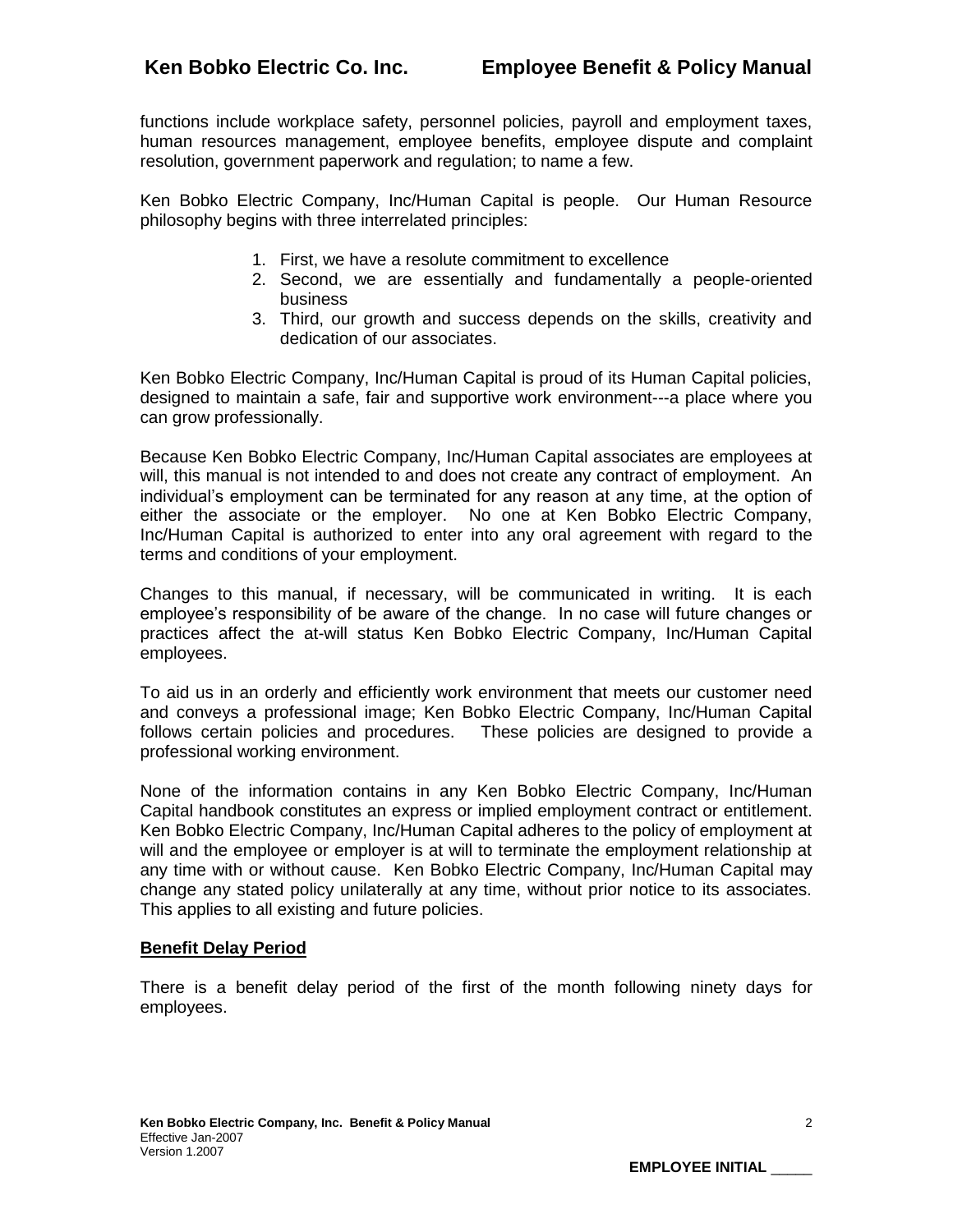## **Introductory Period**

All new hires begin employment on a one hundred and twenty (120) day introductory period. This period is established to benefit both the employee and Ken Bobko Electric Company, Inc/Human Capital. If, during this period, you are unable to adapt successfully to the requirements of the position, the department, or Ken Bobko Electric Company, Inc/Human Capital policies, your employment will be terminated. Your supervisor will advise and counsel you if a problem becomes apparent.

Your supervisor for inadequate performance or improper behavior may invoke additional and/or extended periods of the introductory period at any time after the new employee introductory period. You may be placed on a trial designated period to help you correct recognized performance shortcomings that you and your supervisor agree can be corrected.

Either type of introductory period will be a time when you should, and your supervisor will, pay particular attention to your performance and progress.

## **Service Date**

Generally, your service date will be your date of hire. In the event that you leave employment with Ken Bobko Electric Company, Inc/Human Capital and are later rehired within one (1) year, Ken Bobko Electric Company, Inc/Human Capital may at its discretion adjust your hire date to reflect the prior service.

#### **Immigration Law Compliance**

Ken Bobko Electric Company, Inc/Human Capital is committed to employing only United States citizen and aliens who are authorized to work in the United States and does not lawfully discriminate on the basis of citizenship or national origin.

In compliance with the Immigration Reform and Control Act of 1986, each new employee, as a condition of employment, must complete the Employment Eligibility Verification Form I-9, and present documentation establishing identity and employment eligibility. Former employees who are rehired must also complete an I-9 form.

## **Business Code of Conduct**

As an employee of Ken Bobko Electric Company, Inc/Human Capital, you are expected to maintain the highest standards of conduct in performing your work.

To project an image of reliability and professionalism, you are expect to safeguard confidential and proprietary information, avoid conflicts, and refuse to participate in or condone dishonest, fraudulent or illegal acts.

It is also important that we are respectful and courteous with one another, our clients and other business associates. We should at all times convey an attitude that demonstrates a spirit of total quality and service in our performance.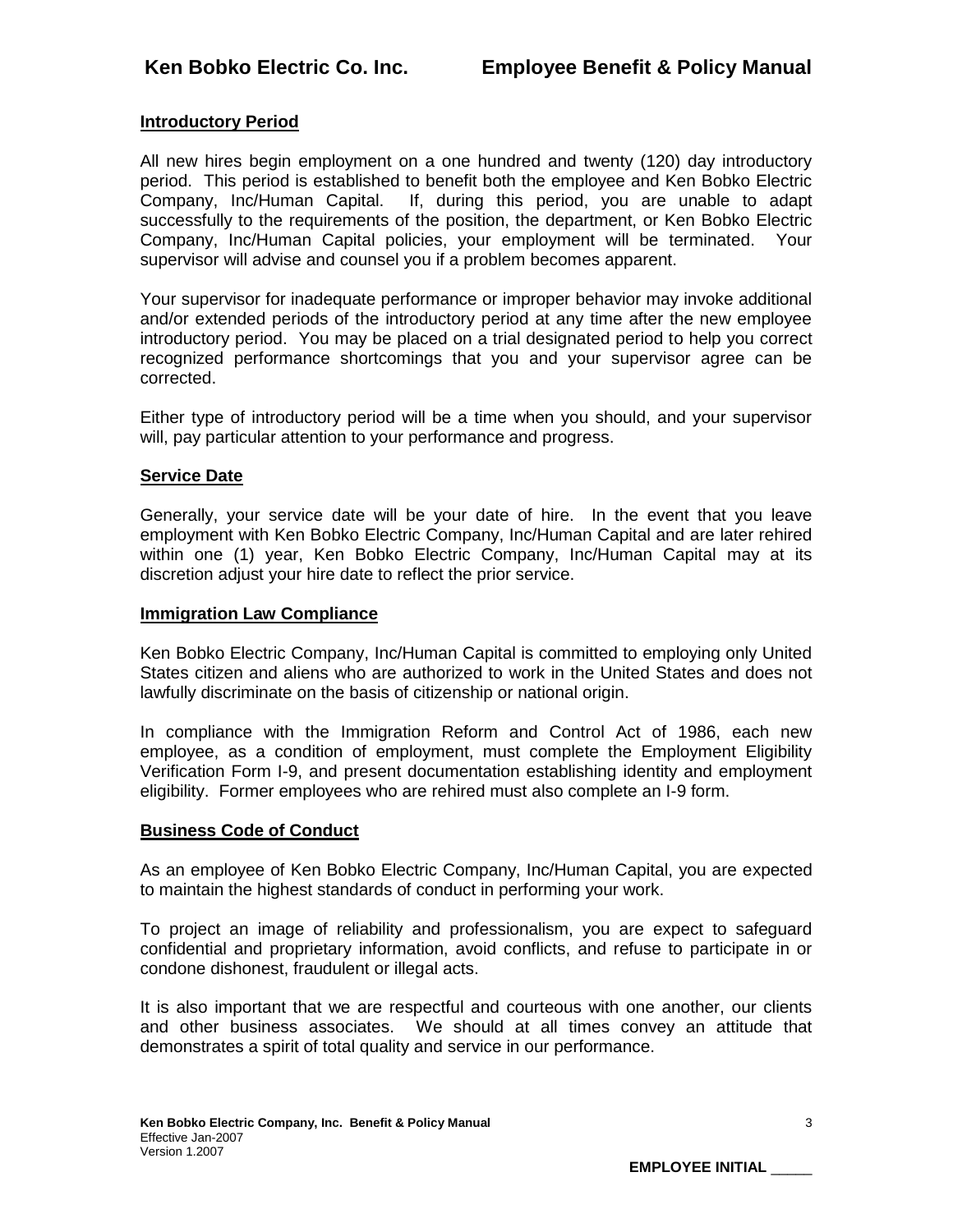# **Confidentiality**

You may have access to records and other employment information; i.e. customer/job related. This includes proprietary information to which Ken Bobko Electric Company, Inc/Human Capital holds rights.

You must not discuss this information with anyone else without proper authority. You should never discuss proprietary information with any person from outside Ken Bobko Electric Company, Inc/Human Capital or with other Ken Bobko Electric Company, Inc/Human Capital employees in any public place where it is possible you could be overheard.

Should you leave Ken Bobko Electric Company, Inc/Human Capital for any reason, the obligation to not to disclose proprietary information continues. This is a legal obligation that we take seriously.

Ken Bobko Electric Company, Inc/Human Capital requires all employees to sign a confidentiality agreement as a condition of employment.

Should an occasion arise in which you are unsure of your obligations under this policy, it is your responsibility to consult with your reporting manager. Failure to comply with this policy could result in disciplinary action, up to and including termination.

#### **Americans with Disabilities Act**

It is our policy to comply with all the relevant and applicable employment provisions of the Americans with Disabilities Act ("ADA"). We will not discriminate against any qualified employee or job applicant with respect to terms, privileges, or conditions of employment because of a person's physical or mental disability. Disabled employees are encourages to provide notification from their doctor that describes any limitations or restriction on the ability to perform the essential duties or functions of the position. Upon reviewing notification, the request for reasonable accommodation will be review on a case-by-case basis.

Ken Bobko Electric Company, Inc/Human Capital will attempt to reasonably accommodate disable persons unless providing such an accommodation would impose an undue hardship on Ken Bobko Electric Company, Inc/Human Capital business.

## **References and Verification of Employment**

It is against Ken Bobko Electric Company, Inc/Human Capital policy for any employee (including management) to provide employment reference information regarding any current or former Ken Bobko Electric Company, Inc/Human Capital employee. Ken Bobko Electric Company, Inc/Human Capital maintain a "verification only" policy regarding employment information. This process is managed by the HC HR Department. No one else in the company is authorized to give employment reference.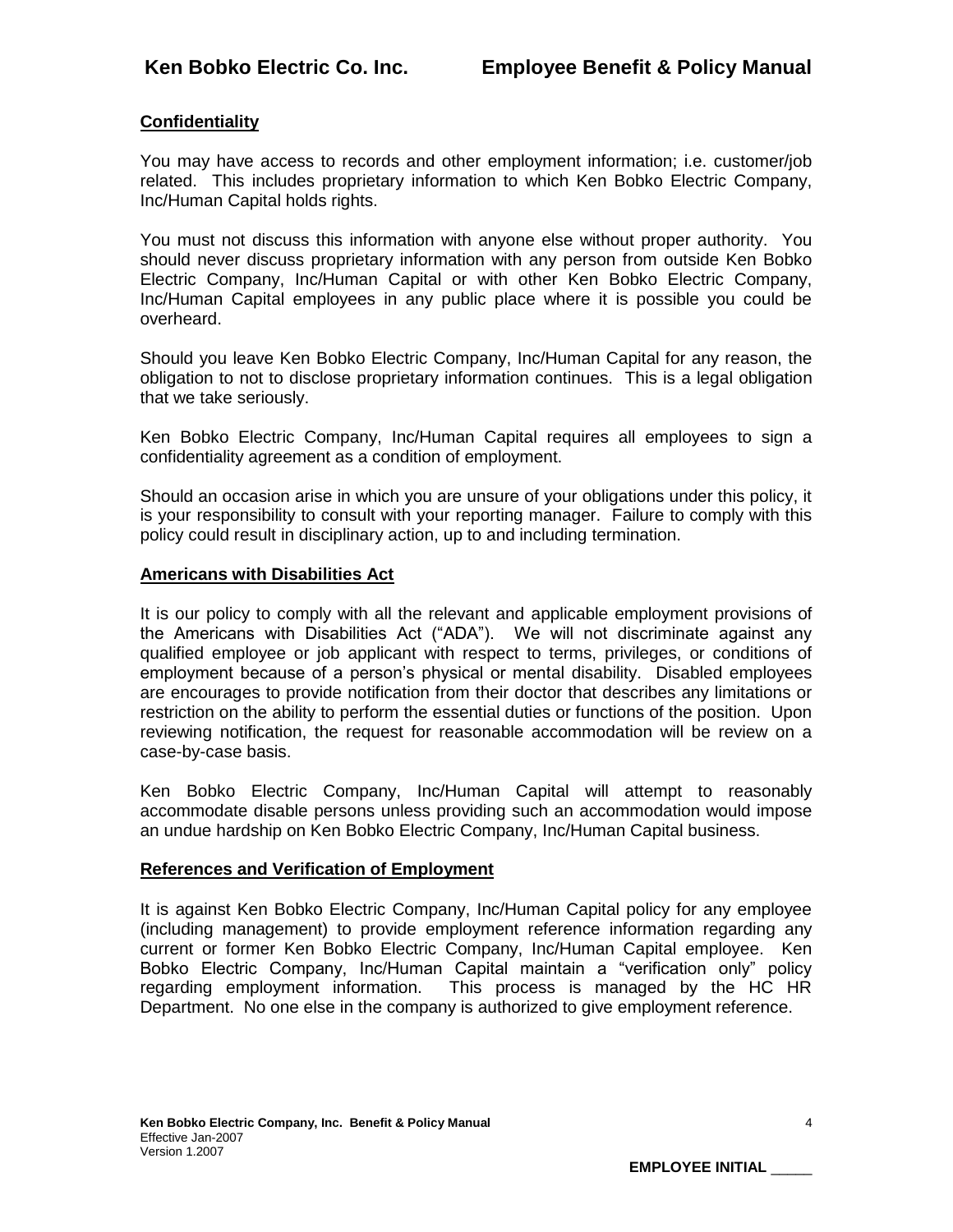# **Affirmative Action and Diversity**

Ken Bobko Electric Company, Inc/Human Capital encourages creative, diverse and enthusiastic work environment that is characterized for respect of each individual. We strive to provide an employment free of illegal discrimination and provide all employees the opportunity to maximize their individual performance and development. All employees and managers have the responsibility to treat each employee and applicant for employment on the basis of merit and ability without unlawful regard to sex, race, color, national origin, ancestry, citizenship, religion, age, physical or mental disability, medical condition, sexual orientation, veteran or marital status.

All employees share the responsibility of contributing to a work environment of equal employment opportunity. Managers are responsible for maintaining a discrimination free work environment by leadership and personal example. Furthermore, Ken Bobko Electric Company, Inc/Human Capital does not tolerate unlawful discrimination with regard to any personnel actions including recruitment, hiring, training, promotion, compensation, corrective counseling, recreation, benefits and rewards. Failure to comply with this policy may result in disciplinary action, up to and including termination of employment. Persons, including management, who have committed or encourage discrimination by words, actions, or inactions, will be subject to discipline, up to and including termination.

Ken Bobko Electric Company, Inc/Human Capital strives to take a proactive approach and devotes energy, planning and commitment to finding the very best talent available in every segment of the population. Our intentions and actions in this regard are a cornerstone of Ken Bobko Electric Company, Inc/Human Capital Affirmative Action Plan. Ken Bobko Electric Company, Inc/Human Capital works cooperatively with government agencies, educational institutions and community action groups concerned with employment opportunities for women, minorities, disabled persons and veterans.

Ken Bobko Electric Company, Inc/Human Capital vision of diversity is to create an inclusive environment where everyone can and wants to do their best work with their differences not despite their differences. We believe that every employee is given the opportunity to do his or her best work and is respected and valued for his or her ideas and perspectives.

Systems, policies and management practices are designed and implemented to ensure that there are no barriers to employees realizing their full potential and actively contributing. Everyone is personally responsible for respecting and valuing all employees and customers; and different perspectives and ideas are invited and welcomed.

## **Individual Conflict**

There are certain standards of honesty, behavior and performance, which we all take for granted and expect others to observe as good citizens, neighbors and co-workers. This set of standards is necessary in our industry to protect you as an individual as well as your fellow co-workers.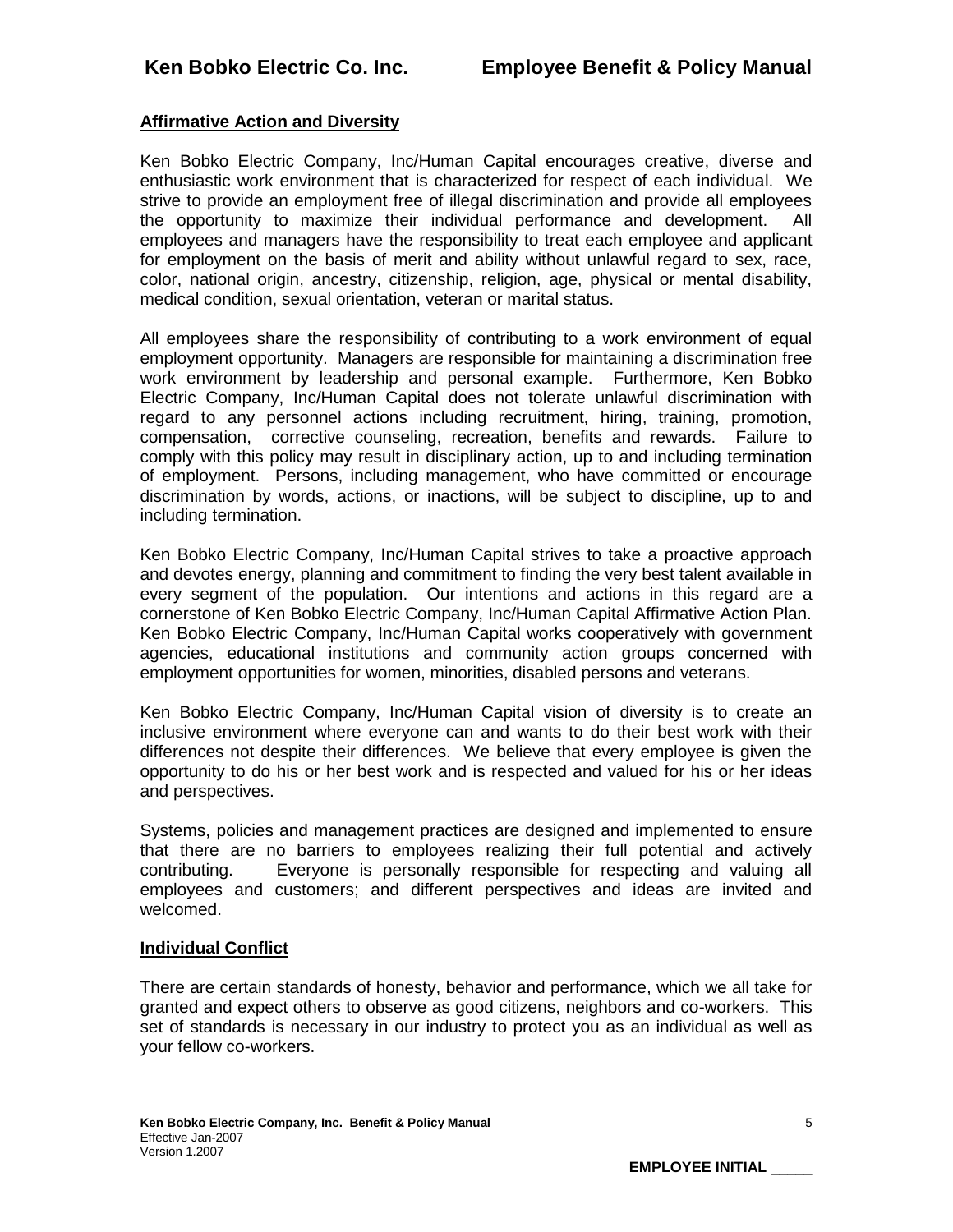Our expectations regarding individual conduct are the kind that reasonable people will recognize automatically as appropriate for any business. Irresponsible or thoughtless action by employees may subject them to disciplinary action.

## **New Employees**

As a new employee, you may be required to undergo a pre-employment physical which will include a drug test which is company paid. Your supervisor will let you know if you need to complete a drug test and give you the location where the test will be administered. Your supervisor will handle any job training that you might need. Before any employee drives a company vehicle, their driving record must be checked. In addition, any employee who operates a hi-lo must be certified.

#### **Outside Employment**

Ken Bobko Electric, Inc. /Human Capital recognizes your right to spend your nonworking time away from the job as you please.

Ken Bobko Electric, Inc. /Human Capital requires that activities away from the job must not adversely affect your job performance or compromise Ken Bobko Electric, Inc. /Human Capital's interest. An employee is not permitted to have a second job with any Ken Bobko Electric, Inc. /Human Capital client or competitor.

If Ken Bobko Electric, Inc. /Human Capital determines that an employee's outside work interferes with performance or the ability to meet the requirements of the company, as they are occasionally modified, the employee may be asked to terminate the outside employment if they wish to remain with Ken Bobko Electric, Inc. /Human Capital.

Any outside employment that constitutes a conflict of interest is prohibited.

#### **Housekeeping**

In the interest of safety, personal well-being and a pleasant working atmosphere, the company expects that all employees will keep their work areas neat at all times. Supervisors may assign such clean-up duty as is necessary to meet the intent of this policy.

#### **Dress Code**

All employees are required to come to work dressed in an appropriate manner. At a minimum this will be long pants and short sleeve shirts. No "muscle" shirts or cropped sleeves. Baggy or sweat pants are not allowed. No clothing shall have offensive language or graphics. All clothing shall be clean and preferably without holes or tears. Footwear shall be appropriate to the project you are assigned to.

## **Time Cards**

Time cards are furnished to lead persons. Each hourly employee is required to verify their time card.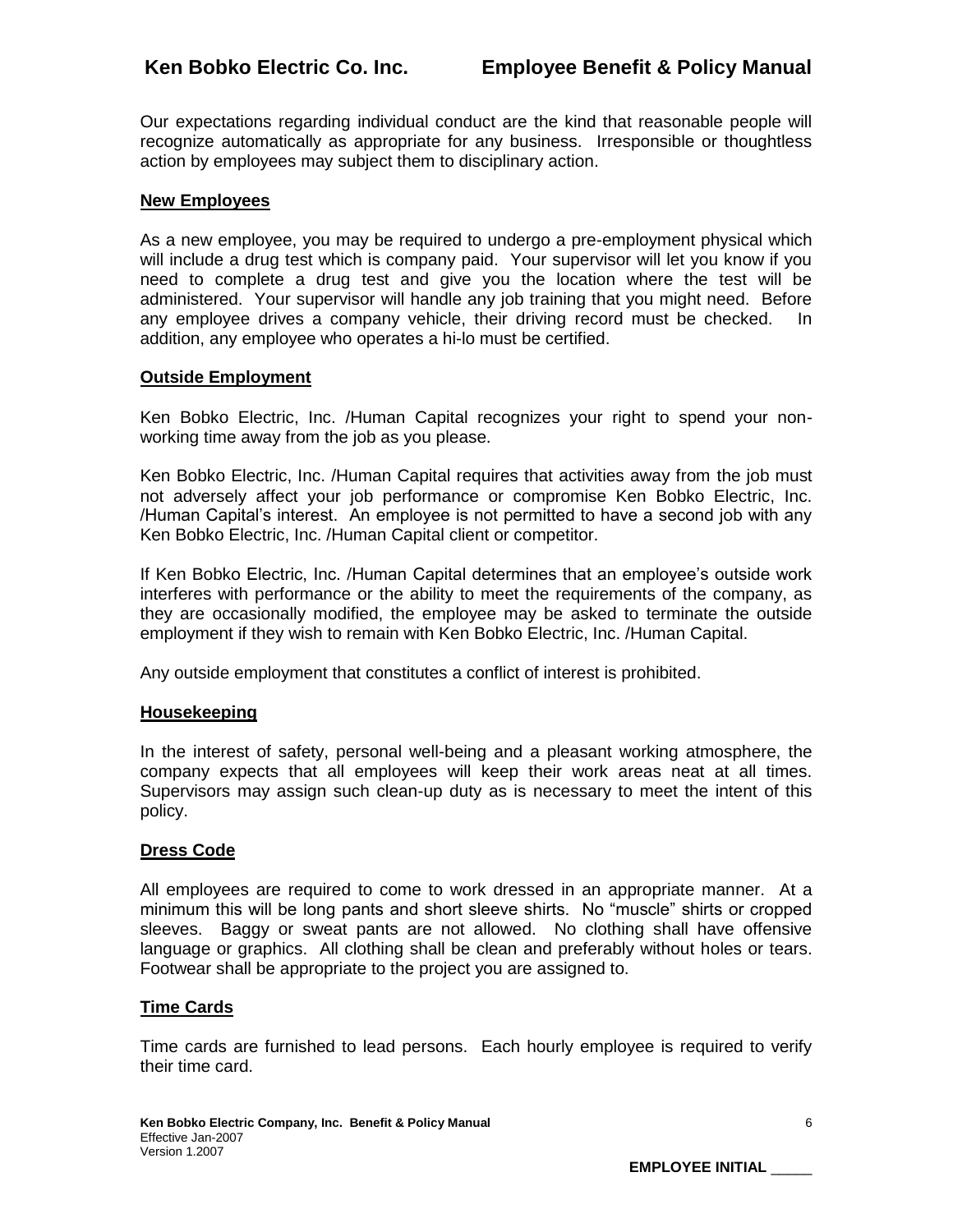No employee may record the time of any other employee or request that another employee record their time unless your job description allows you to do so.

## **Non-Disclosure**

All employees will be required to sign a non-disclosure agreement as a condition of employment. Protection of confidential business information and trade secrets is imperative. Confidential information/trade secrets includes but is not limited to: technological prototypes and data, scientific formulas and prototypes, research and development strategies, client/customer lists, company contract and legal documents, current or pending projects and proposals, marketing plans/information, financial data/information and compensation data.

#### **Employment Categories**

In addition to the below categories, each employee will belong to one other category. Each employee is designated as either *nonexempt* or *exempt* from federal and state wage and hour laws. *Nonexempt* employees are entitled to overtime pay under the specific provision of federal and state laws. *Exempt* employees are excluded from specific provisions of federal and state wage and hour laws.

*Exempt employees***-** Management, professional, administrative and outside sales positions that meet specific test established by the FLSA and state laws are exempt from overtime and other pay requirements. Employees in these positions are paid salaries intended to compensate them for their work results, regardless of the number of hours required to complete the work.

*Non-Exempt Employees***-** Positions not meeting established FLSAS or state law exemption test are considered non-exempt. Non-exempt employees are eligible to earn overtime pay in accordance with wage and hour laws. State laws may differ from the FLSA.

*Regular Full Time Employees***-** are those who are not in a temporary or probationary status and who are regularly scheduled to work at least 40 hours on Bobko Electric, Inc. /Human Capital's full time schedule as hourly or salaried employees.

*Regular Part Time Employees***-** Are those who are not in a temporary or probationary status and who are regularly scheduled to work less than 40 hours and more than 20 hours on Bobko Electric, Inc./Human Capital's part-time schedule.

*Contingent/Temporary Employees***-** are those who are hired as interim replacements, to supplement the work force for a limited time, or to assist in the completion of a specific, named project, or work less than 20 hours in a workweek. Temporary employees retain temporary status unless they are notified of a change in writing. All legally mandated benefits (i.e. workers compensation insurance) are provided to temporary employees.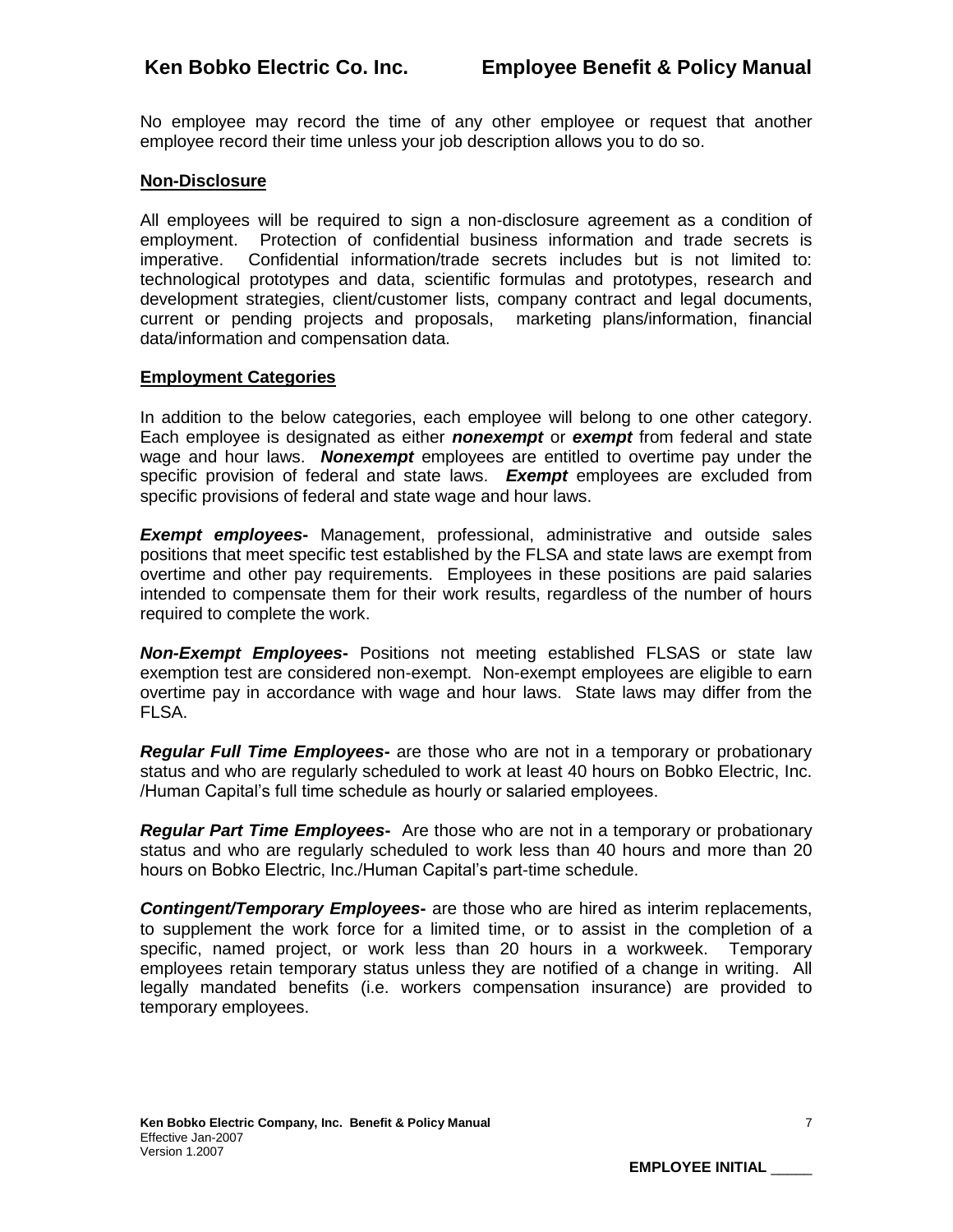# **Job Grades**

Job grades at Ken Bobko Electric, Inc. /Human Capital are determined by analyzing, evaluating, and comparing duties, responsibilities, job competencies, and qualifications with those of other jobs within the organization and externally with jobs in competitor companies.

#### **Access to Personnel Files**

Ken Bobko Electric, Inc. /Human Capital treats employee information in a manner that is consistent with our philosophy of respect for individuals, sound business practices, and in accordance with legal requirements. A personnel file is created for every regular Bobko Electric, Inc. /Human Capital employee, and includes documents pertaining to the employment relationship.

All regular employees may view their personnel file both while employed and after termination. Copies of file documents will be produced for employees upon written request. Copies will be mailed to the home address currently on file for the employee. No modification of the original documents will be allowed. Generally, parties other than the employee will not be granted access to employee personnel files without a subpoena.

#### **Employment Applications**

Ken Bobko Electric, Inc. /Human Capital relies upon the accuracy of information contained in the employment application. Any misrepresentations, falsification, or omissions in any of this information or data may result in termination.

## **Advancement Opportunities**

Whenever possible, vacant or new positions will be filled within the company, based on qualifications and merit. Vacant positions or new positions will be communicated internally and interested employees may apply for the positions at that time.

#### **Security**

Security is the employee's responsibility. For instance you are responsible for your personal things while at work. If you see and/or hear any information that is a threat to yours or another's security you have a responsibility to report it to the closest manager and/or supervisor.

#### **Employment Termination**

Termination of employment is inevitable part of any organization. Since employment with Ken Bobko Electric, Inc. /Human Capital is based on mutual consent, both the employee and the employer have the right to terminate employment at any time, with or without cause.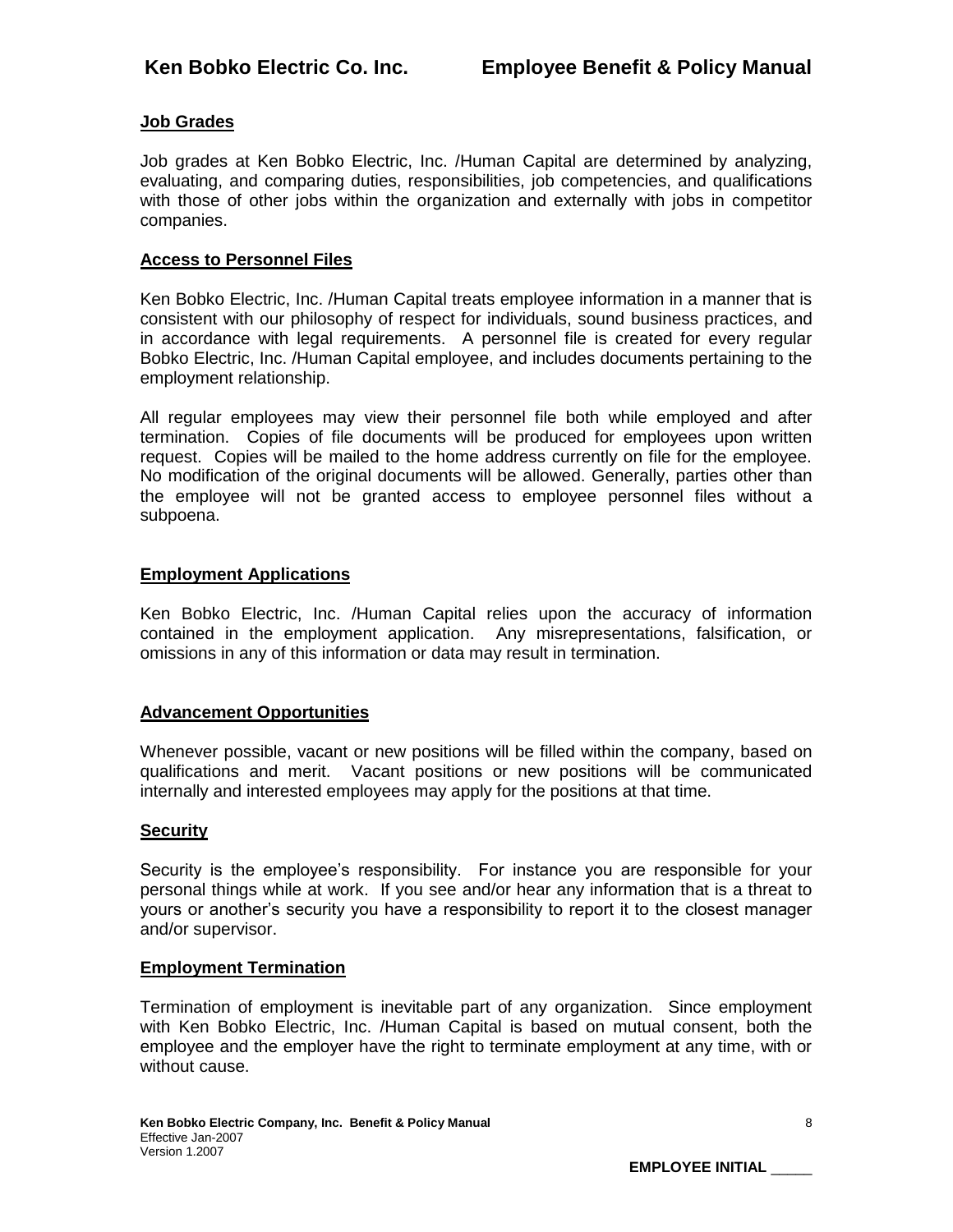- o *Resignation* **–** *Employment termination initiated by an employee who chooses to leave the organization voluntarily, with a two week notice.*
- o *Termination* **-** *Involuntary termination by the company*
- o *Retirement* **-** *Voluntary retirement from an active employment status initiated by the employee.*

Ken Bobko Electric, Inc. /Human Capital reserves the right to schedule an exit interview at the time of termination. The exit interview will afford the opportunity to discuss benefits, return of company property, etc. Some benefits may be continued at the employee's expense if the employee chooses to. The employee will be notified of the benefits, terms, limitations and conditions.

# **Attendance**

Being at work and on time everyday is important. Your coworkers depend on you to do your job. Ken Bobko Electric, Inc. /Human Capital recognizes that occasional absences are unavoidable. However, excessive absenteeism creates a hardship for your coworkers who must do your job as well as their own. Because of this, frequent absences can be cause for disciplinary action and dismissal. Excessive tardiness or extended breaks/lunches without your supervisor's permission can also be cause for disciplinary action.

The attendance policy for all Ken Bobko Electric, Inc. /Human Capital employees is:

- o Employees must report absences to their immediate supervisor before the start of their scheduled work time. It is the responsibility of the employee to make direct contact with the supervisor. This procedure holds for everyday absence. If your immediate supervisor is not available leave a message with the office.
- $\circ$  You may be asked to bring in a note for any date of absence if you report that your qualified dependant is sick.
- $\circ$  If an employee is going to be tardy, the supervisor must directly notified within 15 minutes after the start of the scheduled work time. (Please remember that even if you call your supervisor Performance Improvement will be utilized when your being tardy is not a result of a true emergency.)
- $\circ$  Emergencies do not include traffic congestion or weather conditions. Please plan accordingly.
- $\circ$  A no call and/or a no show for one day by an employee will be cause for disciplinary action up to and including voluntary termination of employment unless the employee can provide documentation of hospitalization.
- o A no call and/or a no show will not be paid for any reason. Vacation pay maybe used for this purpose.

Ken Bobko Electric, Inc. /Human Capital's attendance policy is structure to minimize the number of situations when judgment calls will have to be made. This allows for equal treatment of all employees regardless of circumstances.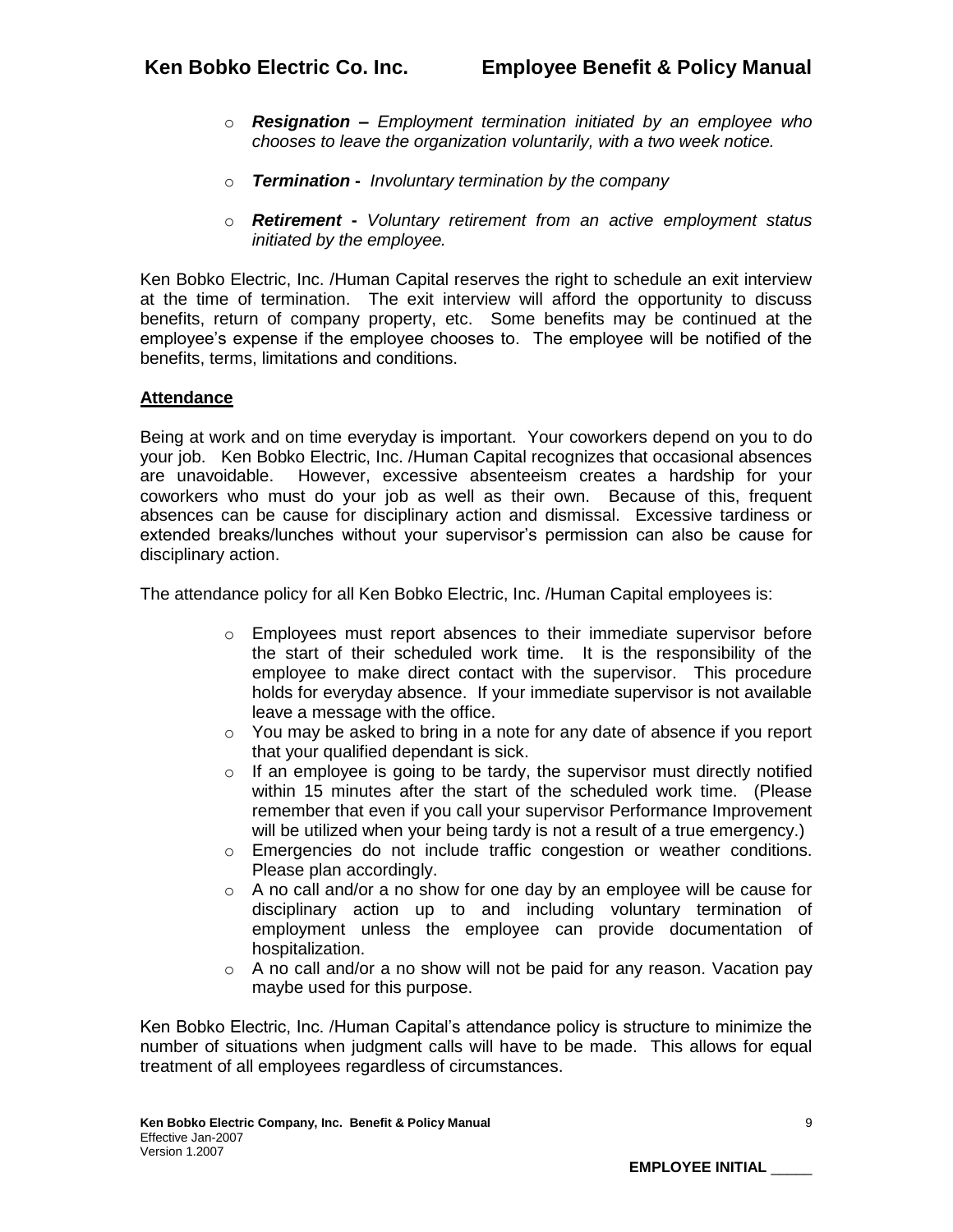# **Pay Corrections**

**If there is an error in the amount of pay, the employee should contact the main office immediately so that the correction can be made. Once over payments are identified and verified, they will be corrected in the next regular paycheck. Under payments will also be corrected in the next regular paycheck unless this presents a burden to the employee.**

**In that case, Ken Bobko Electric, Inc. /Human Capital will attempt to arrange a schedule of repayments with the employee to minimize the inconvenience to all involved.**

#### **Acceptance Use Policy**

The Company provides computer systems; phone systems, Internet systems, fax machines, copy machines and other business resources for use by employees. These resources facilitate internal and external communication in many forms. The Company encourages use of these resources where such use supports company goals and objectives. All employees are responsible for the effective, efficient, ethical and lawful use of these resources.

Employees should not expect e-mail, voicemail or other electronic storage to be private. Ken Bobko Electric, Inc. /Human Capital may access computer files, e-mail, and Internet and voice mail in order to investigate system problems and determine whether there has been policy violations.

The company owners and other can view e-mail and Internet accesses even if messages are later deleted. All e-mail, history of computer access, files and record on company computers and phone systems are the property of the company. Computer transactions, phone message documents and e-mail can be recovered and used in legal action by the company and outside authorities. Employees may not access the Internet for non-work items unless they are on a scheduled break. Employees may not access immoral and/or illegal web sites. Employees may not download any copyrighted materials or materials considered to be intellectual property or another (i.e. songs).

#### **Employees may not:**

- o Use business resources for illegal, inappropriate or obscene purposes.
- o Intentionally interfere with the normal operation of the network, phone systems, or connection devices, including the introduction of computer viruses.
- o Upload, download or otherwise transmit commercial software, copyrighted material or licensed material without permission.
- $\circ$  Use company business resources for personal commercial or financial purposes with the express permission of the company.
- o Use company business resources for gambling.
- $\circ$  Remove software, business equipment or tools from the premises without permission.
- o Gain unauthorized accesses to files or vandalize data.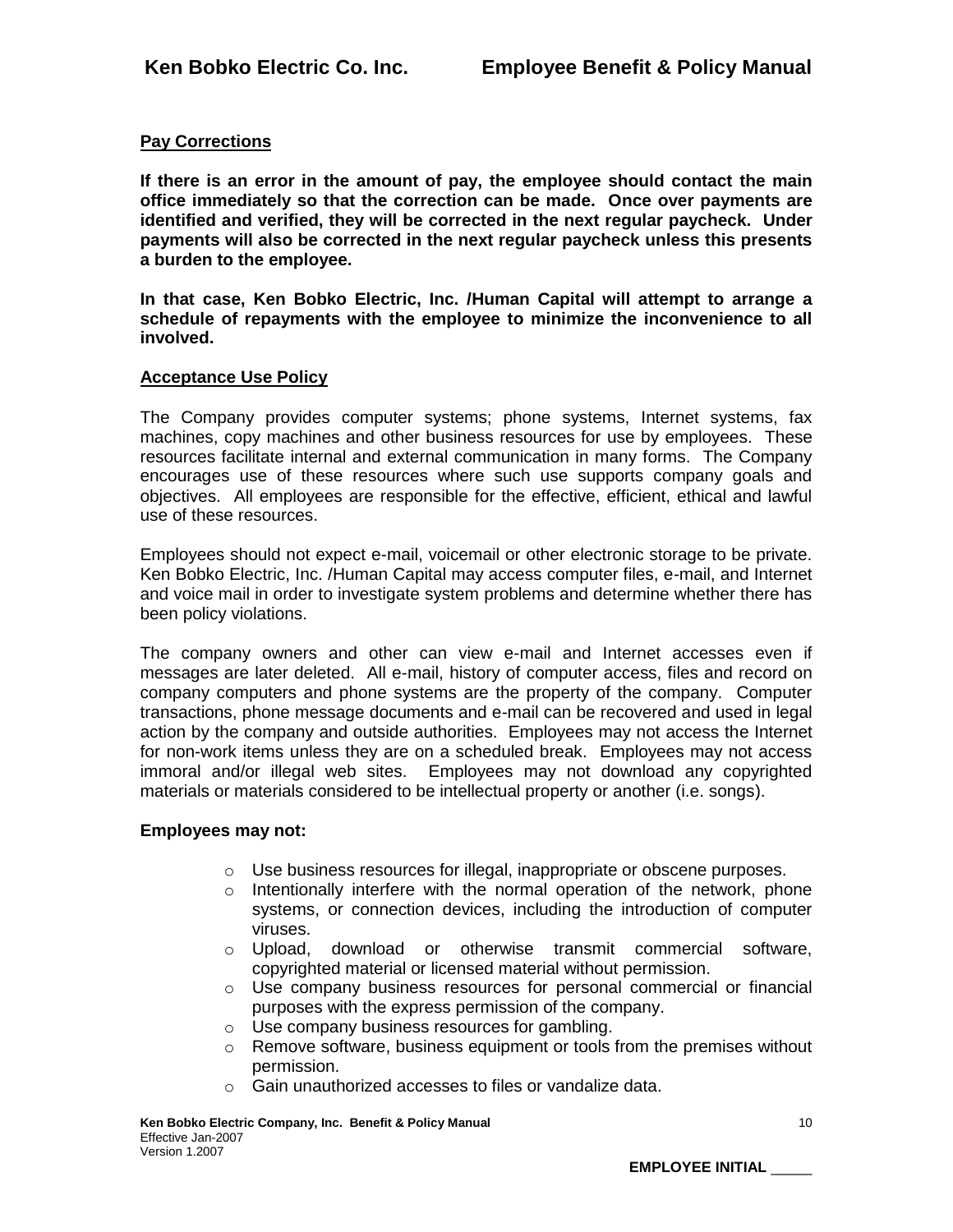# **Workplace Violence**

Ken Bobko Electric, Inc. /Human Capital is committed to providing a workplace that promotes the health, safety and productivity of its employees. With that important goal in mind, employees are expected to treat each other, customers, clients and other individuals with courtesy and professionalism.

Ken Bobko Electric, Inc. /Human Capital will not tolerate violence, threats of violence or other conduct that harms or threatens the safety of employees or others in the workplace. This policy applies to both on-site and off-site locations Ken Bobko Electric, Inc. /Human Capital business is being conducted, and Ken Bobko Electric, Inc. /Human Capital sponsored events.

**"Violence"** refers to any intentional or reckless act that harms persons or property. **"Threat"** refers to any verbal for physical conduct that threatens property or personal safety, or that reasonable could be interpreted as intend to cause harm. Prohibited conduct includes but is not limited to:

- o Any act or threat of violence towards person or property
- $\circ$  Actions or statements that, either directly or indirectly, tend to cause another to reasonable fear for his or her safety of family, friends, associates or property
- $\circ$  Actions or statements, including harassment, epithets and intimidation, that has the purpose or effect of creating fear in a reasonable person.
- o Participation in or encouragement of a fight
- $\circ$  The use of any instrument to injure, threaten or intimidate
- o Use or possession of any firearm, explosive or weapon of any kind.
- $\circ$  All employees must remain alert to possible violations of this policy and immediately report any act or threat of violence affecting them or anyone else in the workplace. Reports can be made to any manager, the HC HR department or the HC Legal Department. Emergencies and imminent threats or harm should immediately be reported to the police or other emergency personnel.

In addition, employees who apply for or obtain a protective or restraining order that identifies the workplace as a protective area must inform their manager and provide them with a copy of the order, supporting petition and documentation.

## **Safety**

Safety is a joint venture at Ken Bobko Electric, Inc. /Human Capital. Ken Bobko Electric, Inc. /Human Capital provides a clean, hazard free, healthy, safe environment in which to work in accordance with the Occupational Safety and Health Act of 1970. As an employee, you are expected to take an active part of maintaining this environment. You should observe all posted safety rules, adhere to all safety instructions provided by your supervisor and use safety equipment where required. Your workplace should be kept neat, clean and orderly.

It is your responsibility to learn the location of all safety and emergency equipment, as well as appropriate safety contact phone numbers.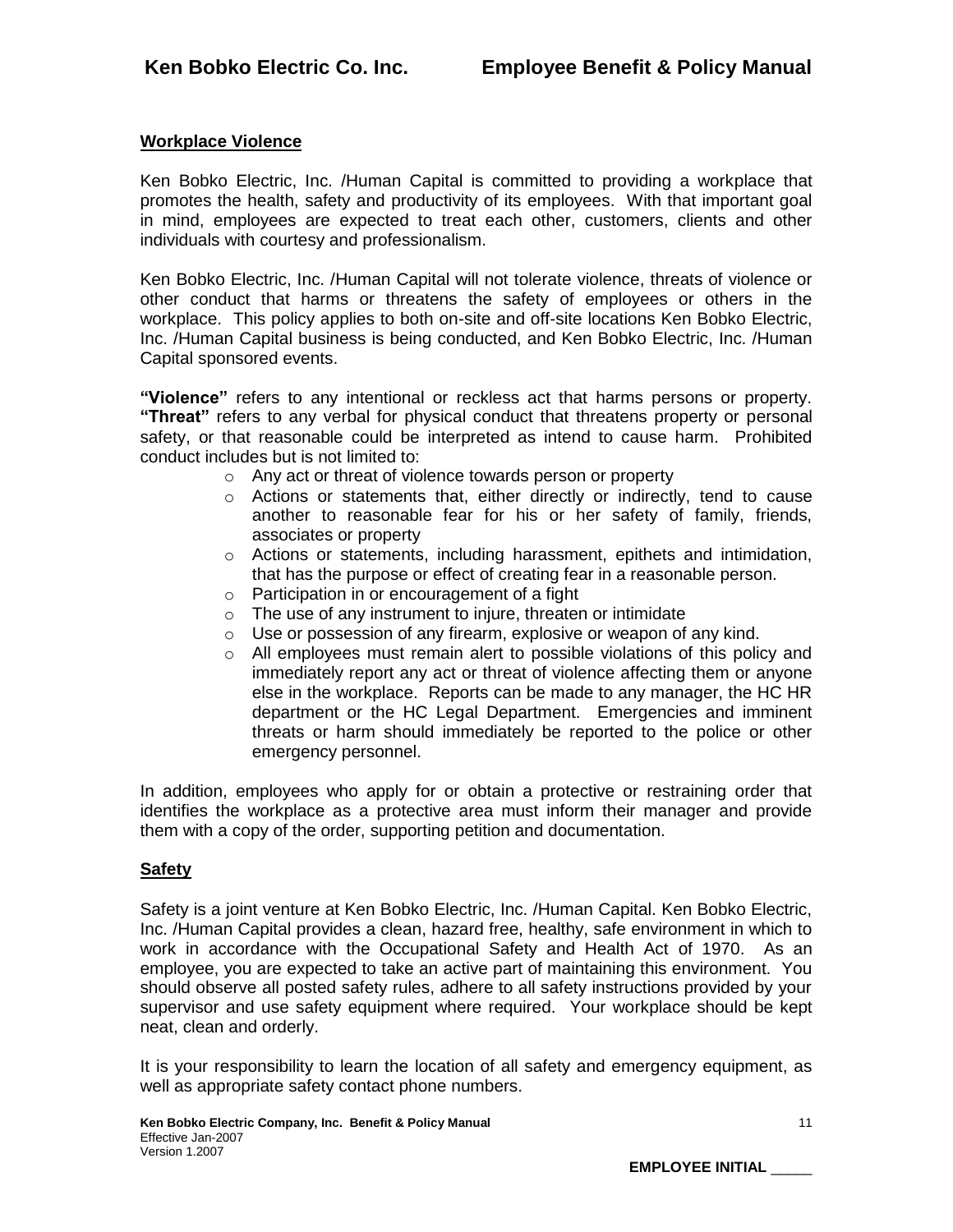Ken Bobko Electric, Inc. /Human Capital will provide all safety equipment, and employees will be responsible for upkeep of this equipment.

As an employee, you have a duty to comply with the safety rules of Ken Bobko Electric, Inc. /Human Capital, assist in maintaining the hazard free environment, to report any accidents or injuries-including breaches of safety to a manager immediately.

#### **Keep Your Records Up to Date**

It is important that records be accurate at all times. Ken Bobko Electric, Inc. /Human Capital can best serve you if your individual records are up to date. Any chance such as a new address, telephone number, change of marital status or number of dependent must be reported to Ken Bobko Electric, Inc./Human Capital by contacting the office of Ken Bobko Electric directly as soon as possible after the change occurs. All changes must be reported in writing to the main office and must contain your signature.

#### **Lunch Breaks**

Each employee receives a 30 minute un-paid lunch period. In addition you will receive a 15 minute break per every four hours. You may not leave the site on your paid 15 minute breaks. Your shift supervisor will inform you of when you can take your break. Break times are to run concurrent with set times of the job site being worked on.

#### **Use of Equipment**

Please notify your supervisor if any equipment appears to be defective, in need of repair or damaged.

Equipment essential in accomplishing job duties is expensive and may be difficult to replace. When using property, employees are expected to exercise care, perform required maintenance, and follow all operating instructions, safety standards and guidelines. Do not attempt to fix or repair damaged and/or defective equipment without prior approval.

#### **Traffic Tickets**

Employees are responsible for any moving violations, when received while on Ken Bobko Electric, Inc. /Human Capital business. It is your responsibility to observe all traffic and parking rules.

In certain circumstances, Ken Bobko Electric, Inc. /Human Capital will reimburse for parking fees that are acquired due to Ken Bobko Electric, Inc. /Human Capital business. Retain all parking receipts and bring to your supervisor for approval of reimbursement.

Seat belt use is mandatory in all company vehicles.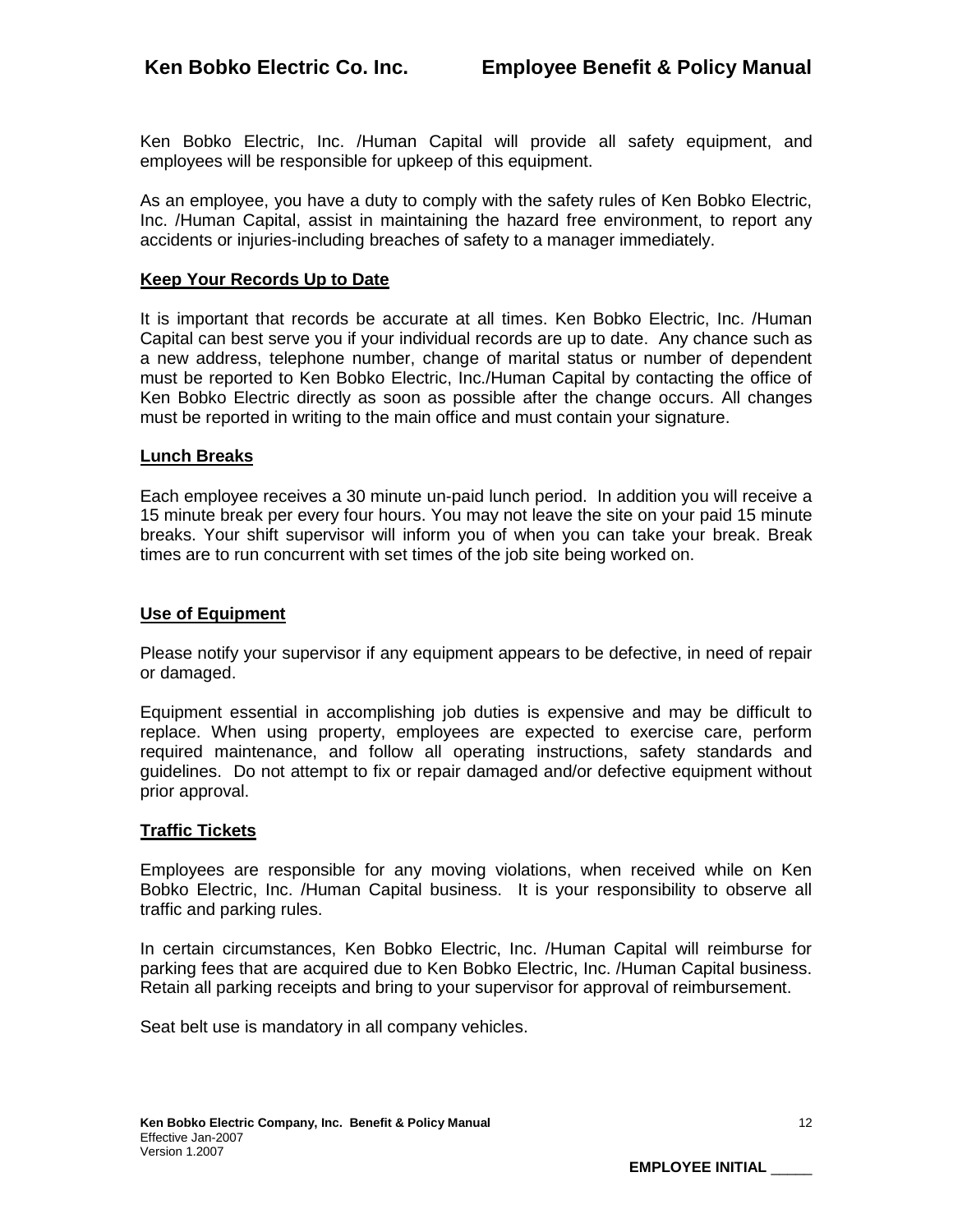# **Company Vehicles & Gas Cards**

Company vehicles are used by certain individual because of their particular situation. Along with accepting this privilege the operator accepts the responsibility to care for that vehicle. It is his responsibility to maintain the vehicle with the use of retail service vendors or dealerships for that vehicle. In addition the vehicles:

- $\circ$  Are to be kept clean and stocked with appropriate materials and tools;
- o Be used for company business only;
- o Operated in lawful and courteous manners at all times;
- o Must be parked in designated areas only.

Certain individuals have been issued company gas cards for use in their personal vehicles used to commute to jobsites. These cards are for the use only of the person issued to and only for company business. When an employee is issued a company gas cards the holder will offer his vehicle to car poolers for traveling to the same jobsite. Abuse of this privilege may result of losing this benefit along with possible termination.

#### **Property Use**

Ken Bobko Electric, Inc. /Human Capital facilities and property are to be used only for business purposes. Employees may not utilize company vehicles, tools, materials, and postage meter, stationary, inter-office mail, e-mail, Internet, company supplies or other equipment for personal use. Violations of this policy will result in disciplinary action.

#### **Equal Employment Opportunity**

Ken Bobko Electric, Inc. /Human Capital recruits, employs, trains, develops and promotes employees on the basis of individual qualifications. All Ken Bobko Electric, Inc. /Human Capital employees have a right to work in an environment free of harassment of any kind. We want to make it perfectly clear that Ken Bobko Electric, Inc. /Human Capital will act decisively to eliminate discrimination as well as any undesirable or unprofessional behavior.

Generally, ethnic or racial slurs and other verbal or physical conduct- relating to a person's race, sex, color, religion, age, height, weight or national origin- will constitute harassment when such conduct results in intimidating or offensive work environment or interferes with a person's work performance.

This policy affirms Ken Bobko Electric, Inc. /Human Capital's commitment to the principles of fair employment and the elimination of all vestiges of discriminatory practices that might exist. We encourage all employees to take advantage of opportunities for promotion as they occur.

#### **Harassment**

Harassment is any conduct that creates an intimidating, hostile or offensive work environment or that has the purpose or effect of unreasonable interfering with an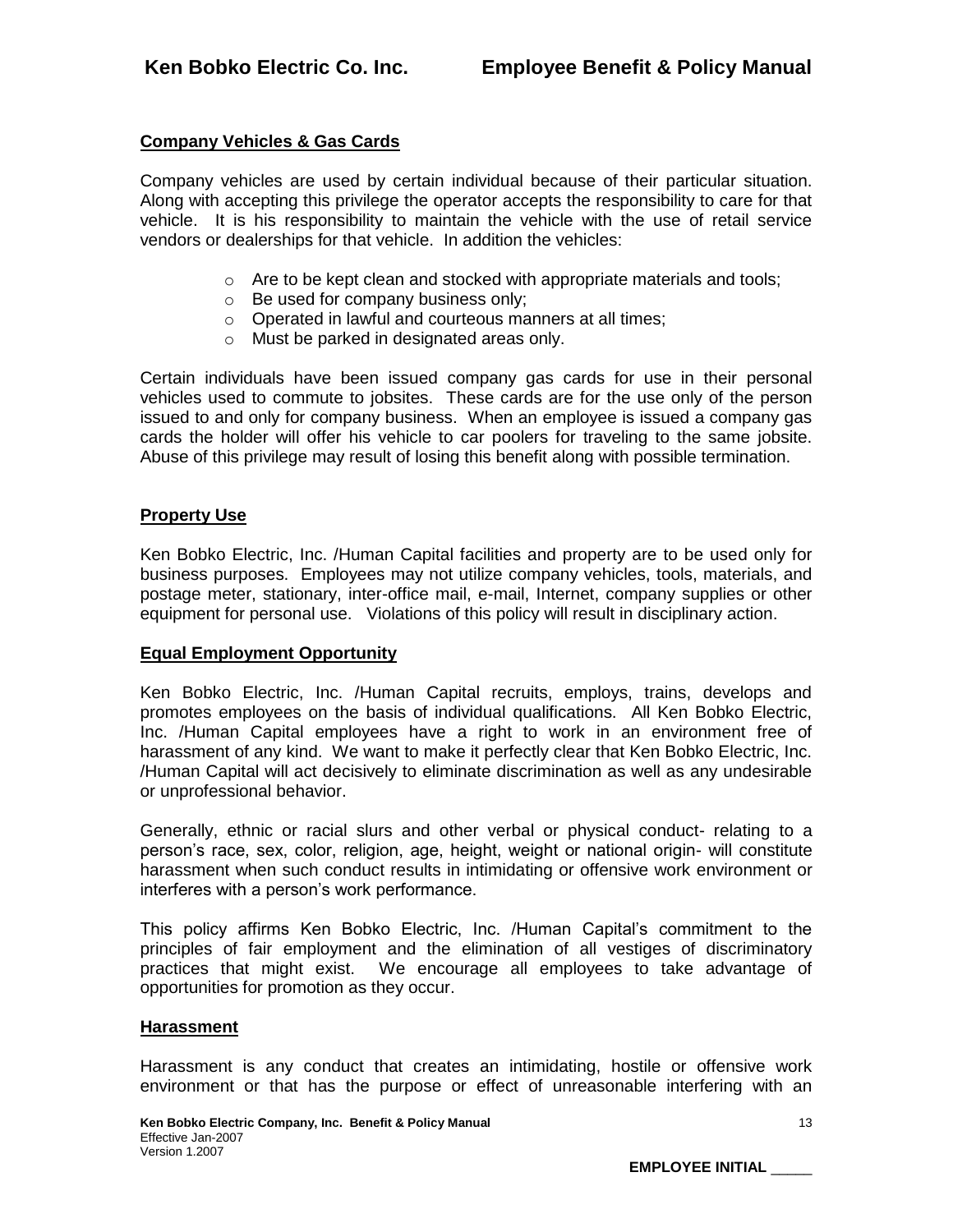individual's work performance. Examples of unlawful harassment include but are not limited to:

- o Verbal or written comments (such as slurs, epithets, or jokes) and/or visual conduct (such as posters, cartoons, drawings or gestures) of a derogatory or vulgar nature.
- o Physical conduct, including blocking or impeding normal movement, restraining, touching or other aggressive or intimidating physical conduct that interferes with the work of another individual.
- $\circ$  Threatening or demanding that an individual submit to certain conduct or to perform certain actions as a condition of security, employment or to gain or avoid loss of employment-related benefits.
- $\circ$  Retaliation by any of the above means for reporting harassment, having assisted another employee to report harassment, or for cooperating in an investigation of an assessment complaint.

## **Sexual Harassment**

As defined by federal and state regulations, sexual harassment is a form of sex discrimination. It may comprise unwelcome sexual advances or other physical (touching), verbal (obscene or suggestive word, comments or sexual humor) or visual (pornography, calendars, etc.) conduct by a supervisor or others in the workplace. It can create an intimidating or offensive work environment, as well as interfere with work performance.

Any employee determined by impartial investigation to have harassed another associate would be subject to appropriate disciplinary procedures up to and including dismissal.

The primary objective of such action is to stop the harassing behavior immediately and permanently; and eliminate intimidating, offensive or interfering behavior from the work place.

Any employee who believes that they have been the subjects of any harassment as defined herein, including but not limited to sexual harassment should report in writing the alleged act immediately (within 48 hours after the alleged harassment occurs).

If the alleged incident of harassment was done by someone other than the employee's immediate supervisor and that supervisor did not participate and was unaware of said conduct, the employee should register their complaint with their immediate supervisor, who then should relay the information immediately to the Ken Bobko Electric, Inc./Human Capital Human Resource Department.

If the employee is dissatisfied with the resolution by the supervisor or if the supervisor was involved in the conduct of if after notifying the supervisor the alleged harassment continues to occur the employee should contact Ken Bobko Electric, Inc./Human Capital Human Resource Department.

All matters of harassment will be treated with sensitivity, and discussed only with parties that have a legitimate business need-to-know. Confidentiality is very important, and will be maintained to the extend permitted by the circumstances.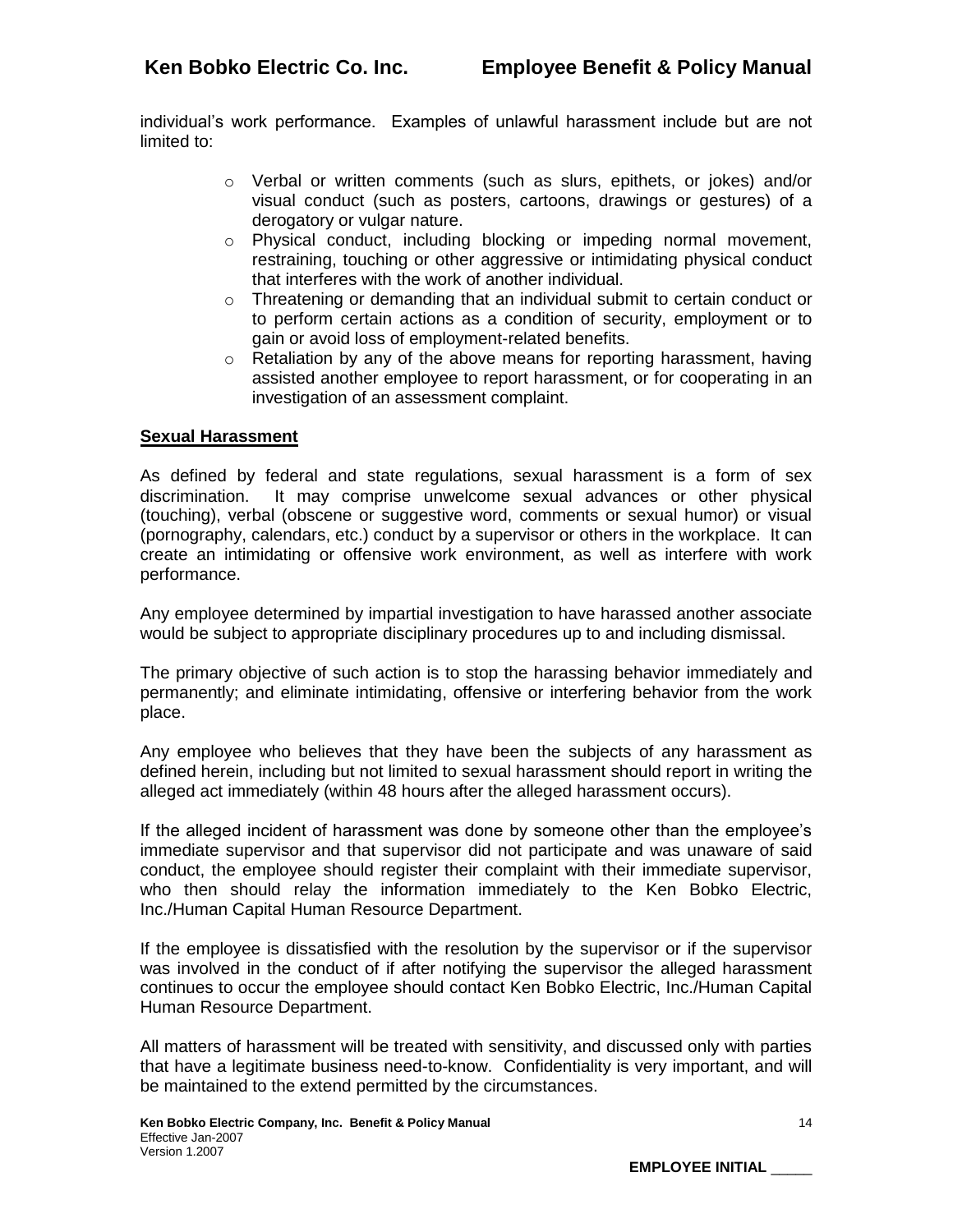Additionally, steps will be taken to ensure that the person reporting the activity does not face retaliation as a result of bringing the complaint to the attention of Ken Bobko, Tami Bobko or Dan Darling.

All rules for harassment apply to Ken Bobko Electric, Inc. /Human Capital's employees and Ken Bobko Electric, Inc. /Human Capital's customers and their employees.

#### **Non-Retaliation**

The company recognizes that the question of whether a particular action or incident is purely personal, social relationship without discriminatory employment impact require a factual determination based on all the facts and the totality of the circumstances. Given the nature of this type of discrimination, the company recognizes also that false allegation of harassment can have serious effects on innocent people.

The company trusts that all employees will continue to act responsibly to establish a working environment free of discrimination. The company encourages any employee to raise questions they may have regarding discrimination with the appropriate official of the company.

Ken Bobko Electric, Inc. /Human Capital not only prohibits harassment but also strictly prohibits any retaliation against an employee who, in good faith, has registered a complaint under his procedure.

Any supervisor, agent or employee of the company who, after investigation, has been determined to have retaliated against any employee for utilizing the complaint procedure in this policy will be subject to appropriate discipline up to and including immediate termination at the sole discretion of the company. If an employee believes they have been retaliated against for exercising their rights under this policy, the employee should contact the Human Resource Department of Ken Bobko Electric, Inc. /Human Capital.

#### **Open Communication**

Sharing information openly and informally-both good news and bad-is a vital element of Ken Bobko Electric, Inc. /Human Capital's culture. Employees must feel empowered to ask questions, make suggestions, and raise issues in order to contribute to the highest degree. To ensure that effective communication flows both ways, all employees need to know that their views are welcomed.

Ken Bobko Electric, Inc. /Human Capital's culture of open communication is built on a foundation of trust, respect, dignity and personal accountability. In support o f this culture, all employee need to express themselves responsibly and ensure that privacy and confidentiality are appropriately maintained.

#### **Drug-Free Work Place/Substance Abuse**

Ken Bobko Electric, Inc./Human Capital prohibits the unlawful manufacture, distribution, use, dispersion, sale, transfer or possession of any illegal or controlled substance on company premises or while on duty.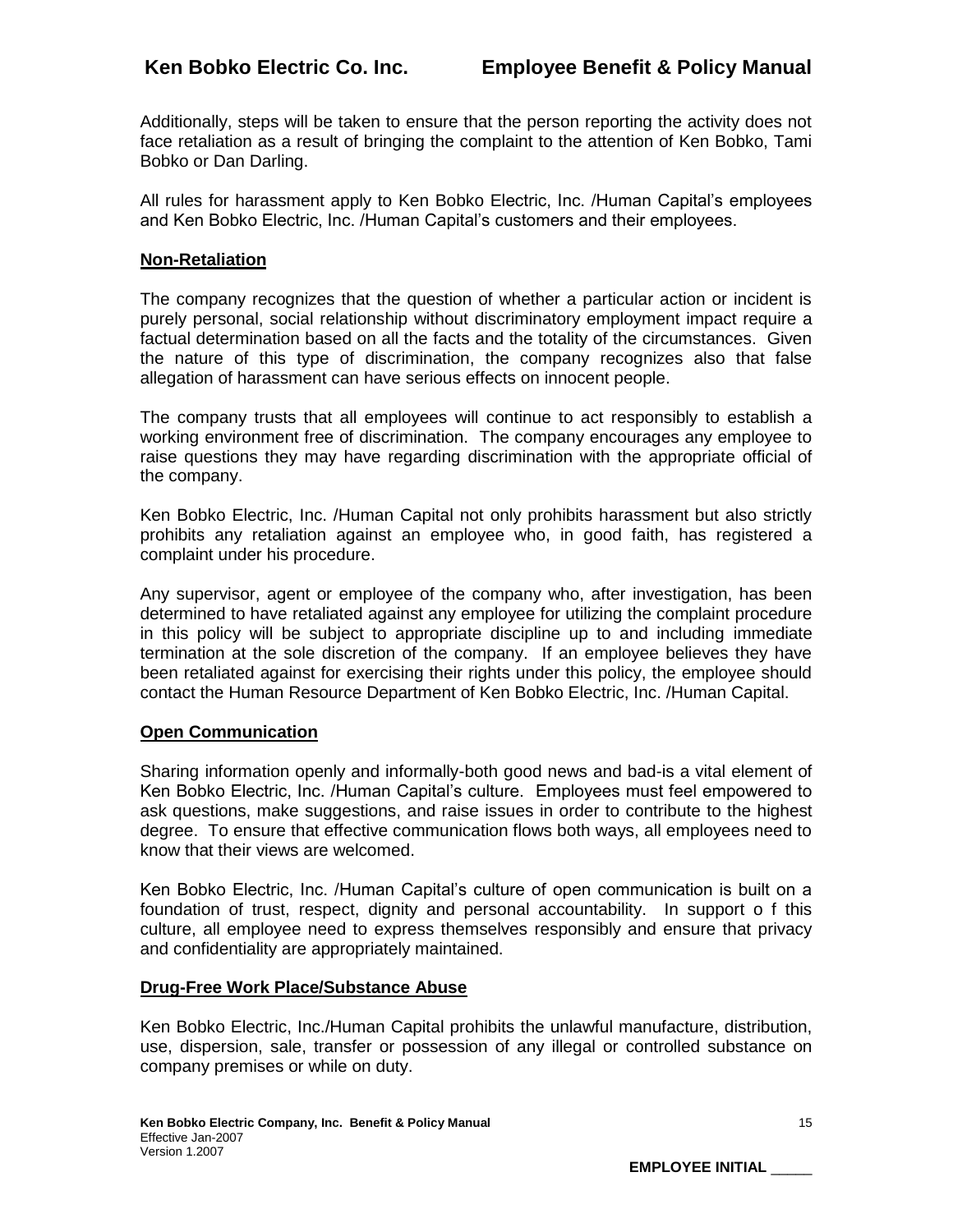The Ken Bobko Electric, Inc. /Human Capital Drug-Free policy is as follows:

- $\circ$  Ken Bobko Electric, Inc./Human Capital is not required to employ anyone who uses drugs unlawfully or who is involved in the unlawful manufacture, purchase, sale or possession of drugs.
- o Ken Bobko Electric, Inc. /Human Capital reserves the right randomly select employees to undergo a drug test. Any "positive" test result for unlawful use also violates this policy.
- o Possession or use of alcohol on duty or on Ken Bobko Electric, Inc. /Human Capital premises violates this policy.
- $\circ$  Reporting to work or working under the influence of drugs or alcohol, or alcohol abuse that impairs attendance or job performance, violates this policy. "Under the influence" means that, in management's view of the facts, the employee's behavior or ability to safely and efficiently perform the job may be adversely affected.
- $\circ$  Refusing to cooperate fully in any drug or alcohol testing or inspection requested as described below violates this policy.

An employee suspected of possession of alcohol or drugs at Ken Bobko Electric, Inc. /Human Capital premises or on duty may be requested to cooperate in a search of personal property (car, purse, person, etc.) to help confirm or rebut the suspicion. Ken Bobko Electric, Inc. /Human Capital may require employees to take a random drug test at any time. The requested test may be a breath, urine, blood, hair or test designed to detect and/or measure any alcohol and/or drugs in the employee's system. Testing may be required based on management or others' observation of an employee, based on attendance or accidents, or based on other factors.

The possession of open alcoholic beverage containers on company premises or on-duty by any employee is also prohibited.

Violation of this Drug/Substance Abuse policy will result in immediate termination.

## **Critical Illness**

Ken Bobko Electric, Inc. /Human Capital regards an employee's health condition as private and confidential. An employee with a critical illness, including AIDS/HIV, is asked to disclose their condition only to their supervisor/manager. Employees are expected to take careful precautions to protect the confidentiality of any information another employee may disclose to them regarding their health condition.

Ken Bobko Electric, Inc. /Human Capital will treat any critical illness, including AIDS/HIV, as a disability in accordance with the company's Equal Employment Opportunity policy, and the requirements of the Americans with Disabilities Act of 1990 and the Rehabilitation Act of 1973.

## **Employee Assistance Program**

We encourage our employees to seek assistance, as needed, from qualified professionals. When personal problems and difficulties are identified and appropriately treated in their early stages, the likelihood of a successful outcome is improved. Our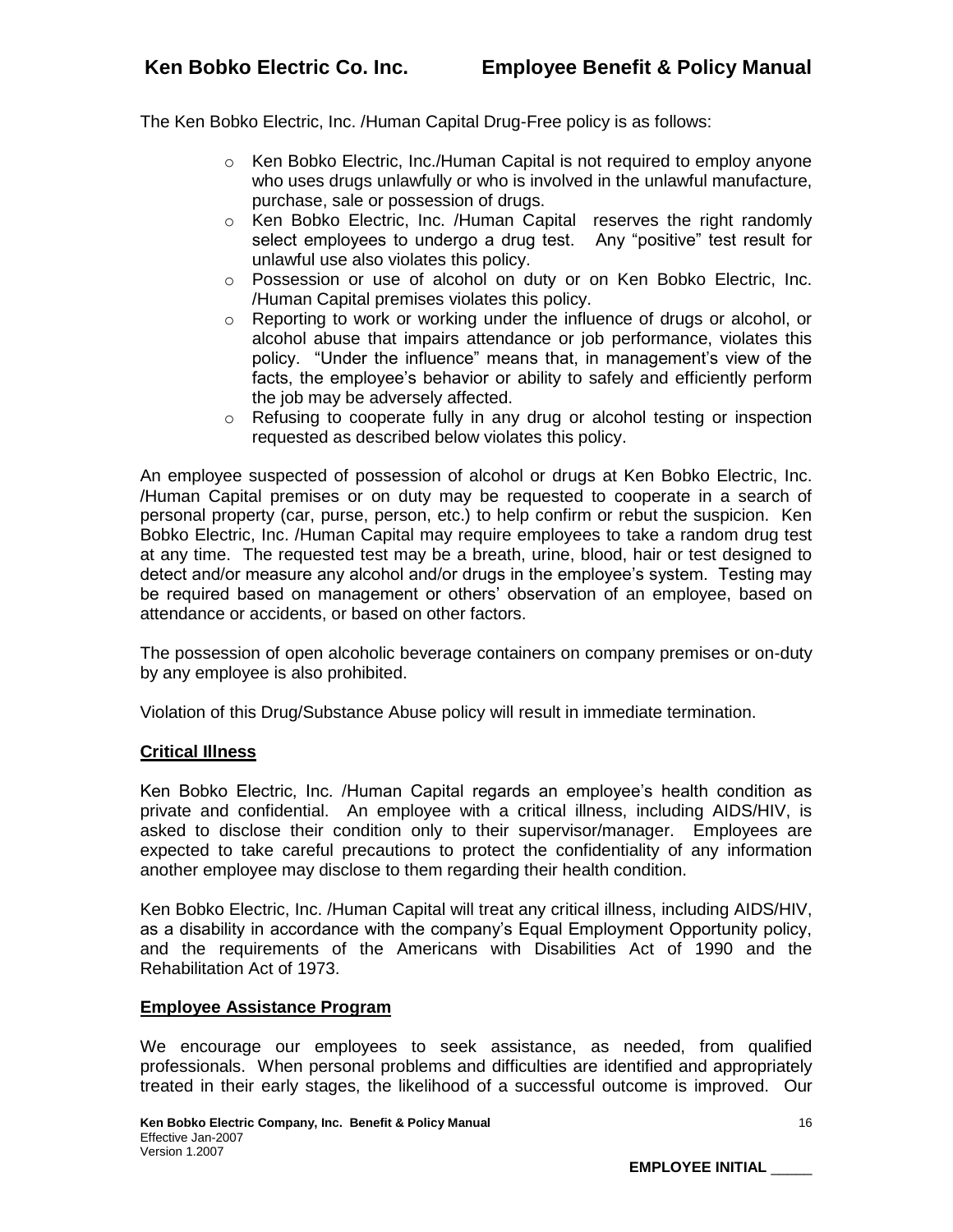Employee Assistance Program (EAP) helps employees deal with problems in a confidential and safe environment.

Should you require assistance with any problem, which is impacting your personal and/or professional life, we encourage you to call.

The confidential number is **1.800.847.7240** and identify yourself as a Human Capital employee.

These calls are not monitored and are manned by a privately owned counseling referral service. We, at Ken Bobko Electric, Inc. /Human Capital, will never be aware of your contact to this service, nor will any reports on your contact or treatment will be forwarded to us.

All contact and sessions are strictly confidential. We cannot stress enough, that if you feel the need for counseling, we strongly encourage that you seek assistance.

## **Business Ethics**

It is essential that we all keep an eye out for possible infringements of Ken Bobko Electric, Inc. /Human Capital's business ethics—whether these infringements occur in dealings with the government or private sector, and whether they occur because of oversight or intention. Ken Bobko Electric, Inc. /Human Capital employees who have knowledge of possible violations should notify the Human Resource and/or Legal Department. To assist employees in the day-to-day protection of our business ethics, we have compiled a list of some areas where breaches may occur.

Improper or excessive payment of any of the following: consulting fees, agent's fees, advertising fees, miscellaneous expenses, insurance premiums, nondeductible expenses, employee loans, public relation fees, legal fees, commissions, other professional fees, expense reports, employee bonuses or compensation agreements.

There are non-exhaustive examples of possible infringements that Ken Bobko Electric, Inc. /Human Capital employees need to avoid. Employees should feel free to discuss any concerns about this policy with their manager or the Legal Department.

In addition Ken Bobko Electric, Inc. /Human Capital does not and is under no obligation to give employees loans.

## **Return of Property**

Employees are responsible for all property, materials or written information issued to them or in their possession or control. Employees must return all Ken Bobko Electric, Inc. /Human Capital property and that of its clients immediately upon request or upon termination of employment.

Where permitted by applicable laws, Ken Bobko Electric, Inc. /Human Capital may withhold from the employee's final paycheck the cost of any items that are not returned when required. Ken Bobko Electric, Inc. /Human Capital may also take action deemed appropriate to recover or protect its property and that of its clients.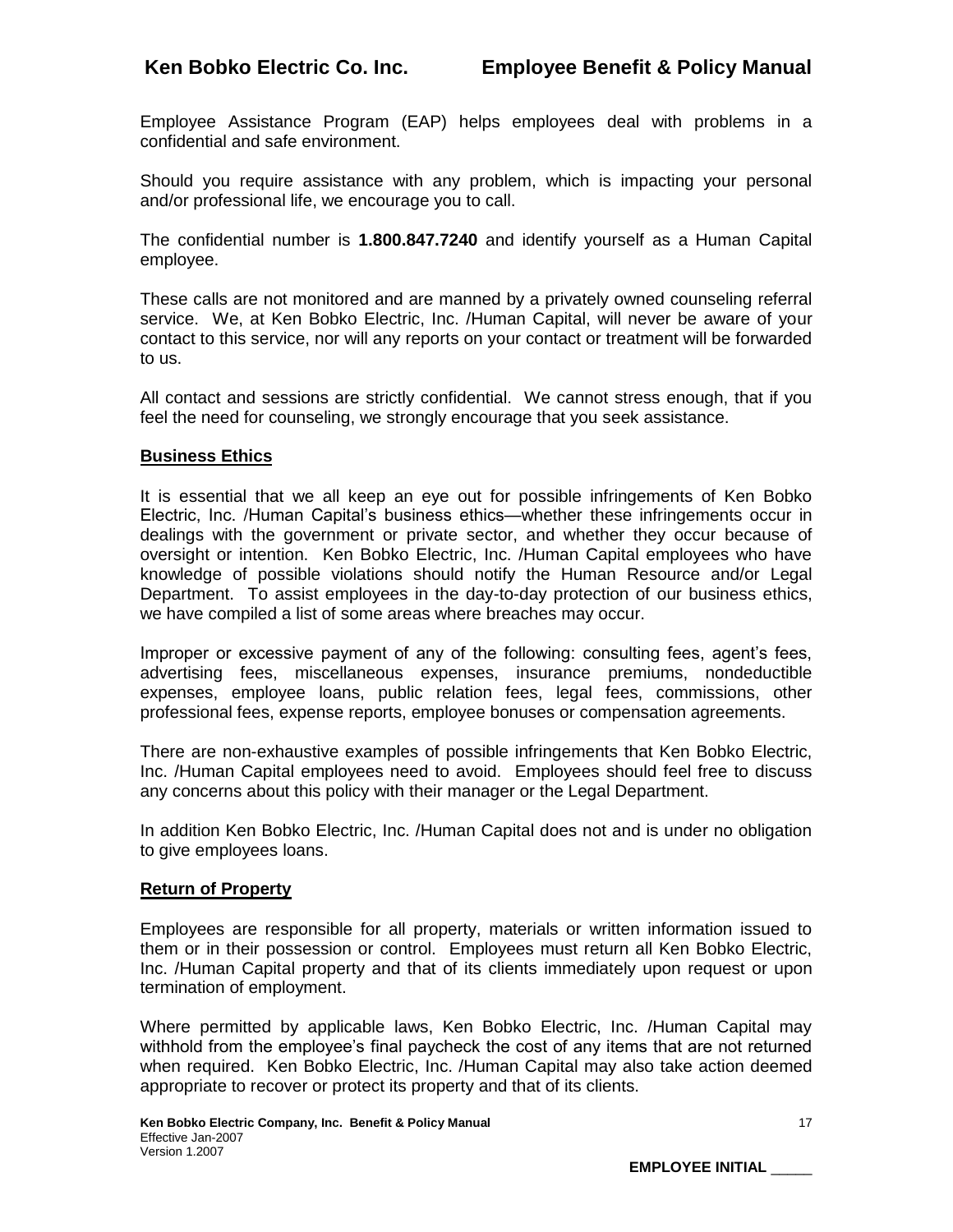# **Legal Name Change**

The Ken Bobko Electric, Inc. /Human Capital HR Department maintains the employee's legal name in the HC database. In order to process a name change, the employee must submit via US Mail or fax a Status Change Form along with a copy of a social security card (with the new name printed on it) to the HC HR Department. Legal documents with proper authorization will also be accepted. After the name change has been processed, it will download to payroll and benefits.

## **Suggestions**

We welcome and encourage suggestions. We hope that each employee feels free to offer ideas that could help us improve our operations. Suggestions should be made to your immediate supervisor. If you feel that your supervisor did not consider your suggestion, and then bring it to the attention of higher management.

#### **Problem Resolution Process**

If you have a job-related problem that has not been resolved, you have two alternatives:

- o You may follow the resolution process listed below; or
- $\circ$  If your problem is particularly sensitive, you may choose to contact the Human Resource department (bypassing step 1 listed below)

**Step 1-** Discuss the problem with your immediate supervisor. Your supervisor will investigate and try to resolve the problem. You will receive an explanation of the results within 10 working days or by a time agreed to by all parties.

**Step 2-** If you are not satisfied with the solution offered in Step 1, you may request that the Human Resource department and the appropriate manager above your supervisor review the problem. You may initiate Step 2 by contacting the Human Resource department. You will receive an explanation of the results within 10 working days or by a time agreed to by al parties.

**Step 3-** You may request through the Human Resource department then Ken Bobko Electric, Inc. /Human Capital's COO review the problem. You may initiate this step by contacting the Human Resource department. You will receive an explanation of the results within 10 working days or by a time agreed to by all parties.

If for a reason consensus cannot be reached in Step 3, the Chief Executive Officer and President of Ken Bobko Electric, Inc. /Human Capital will make a ruling and that decision will be considered final.

Per Federal regulations, employees may request to have a representative of their choosing present at any Performance Issue Meeting.

## **Investigation Process**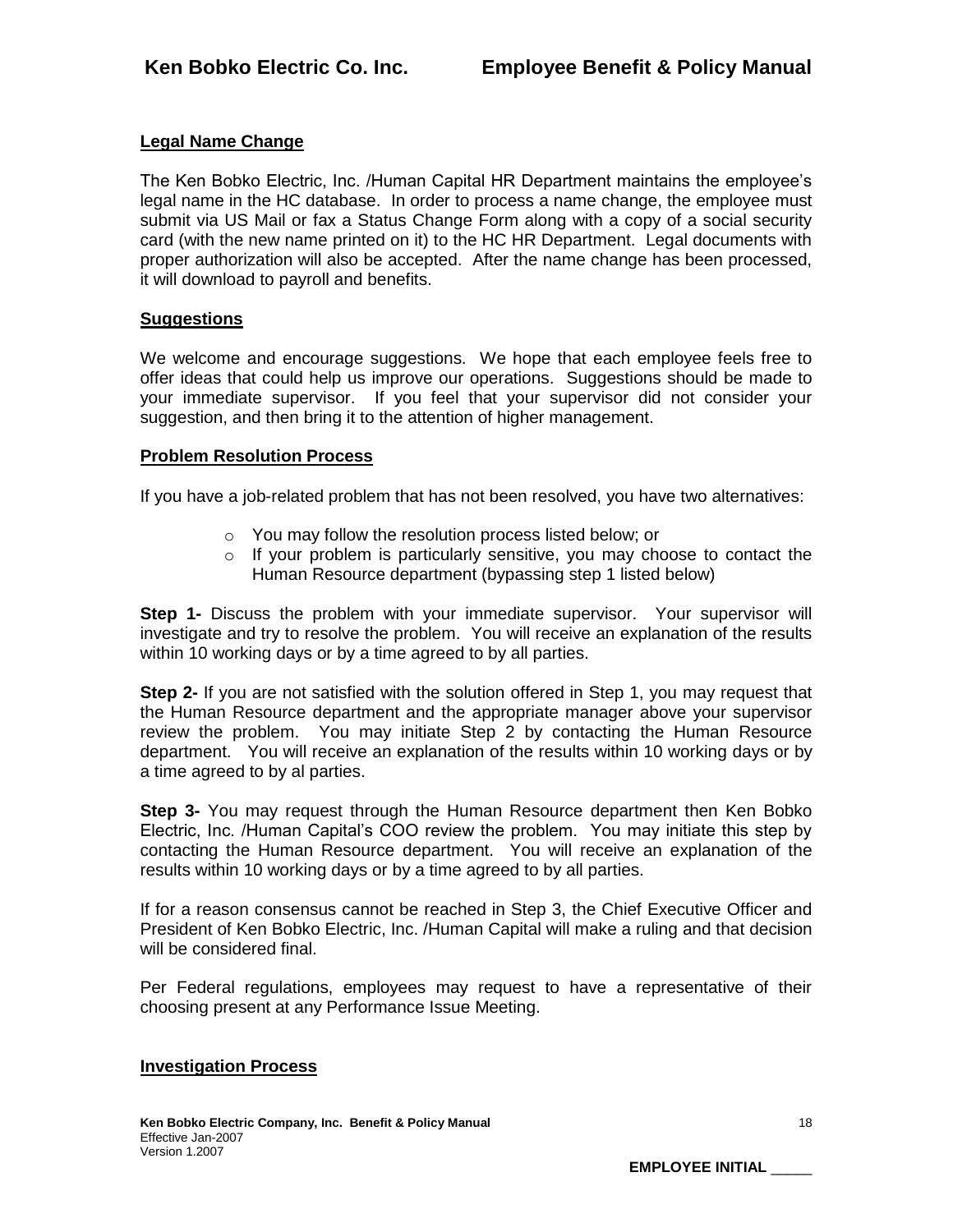The person conducting the investigation will meet with the employee to obtain all information and documentation that the employee believes may help address the issue. Shortly after this initial meeting, the employee will receive an issue confirmation letter to ensure that:

- o The issue is clearly resolved to the best of the employee's knowledge; the person conducting the investigation will be fair and impartial. If the employee has reason to believe that the person conducting the investigation is not able to act in a fair or impartial manner, he or she will contact the Ken Bobko Electric, Inc./Human Capital Human Resource Department and another person will be assigned;
- o The employee understands his or her obligation to be completely honest and cooperate fully when providing information and documentation;
- o The person conducting the investigation will keep the employee informed of progress made, as appropriate;
- o The employee is aware that the investigation is confidential and should not be discussed with anyone who does not have a legitimate, business need to know.

The person conducting the investigation may confer with other parties (actual and/or potential witnesses, content experts, etc. to obtain more information about the issue and/or alleged misconduct. The importance of maintaining confidentiality will be addressed with every person involved in the investigation. Each participant will also be informed that retaliatory behavior is unacceptable and will not be tolerated.

The employee will be notified, verbally or in writing, when the investigation is complete. Considering the nature of the issue and the recommended outcome, the employee may also be provided with information regarding the decision and action taken.

If the employee is satisfied with the decision reached the Issue Resolution process is finished.

## **Appeal Process**

If the issue is not resolved to the employee's satisfaction after thorough consideration by the immediate manager and the HC HR Department, the employee may appeal to the HC Legal Department. The employee must submit the appeal in writing within 30 days of receiving notification of the decision.

Upon receipt of the appeal, the HC Legal Department will confirm that the issue was thoroughly considered at the HR level. If it is determined that the issue had been thoroughly considered locally, the HC Legal Department will assume responsibility for the appeal. If not, the HC HR Department will address the issue as appropriate.

The scope of the appeal is limited to determine the following:

o Does any new and/or significant information exist which was not previously considered?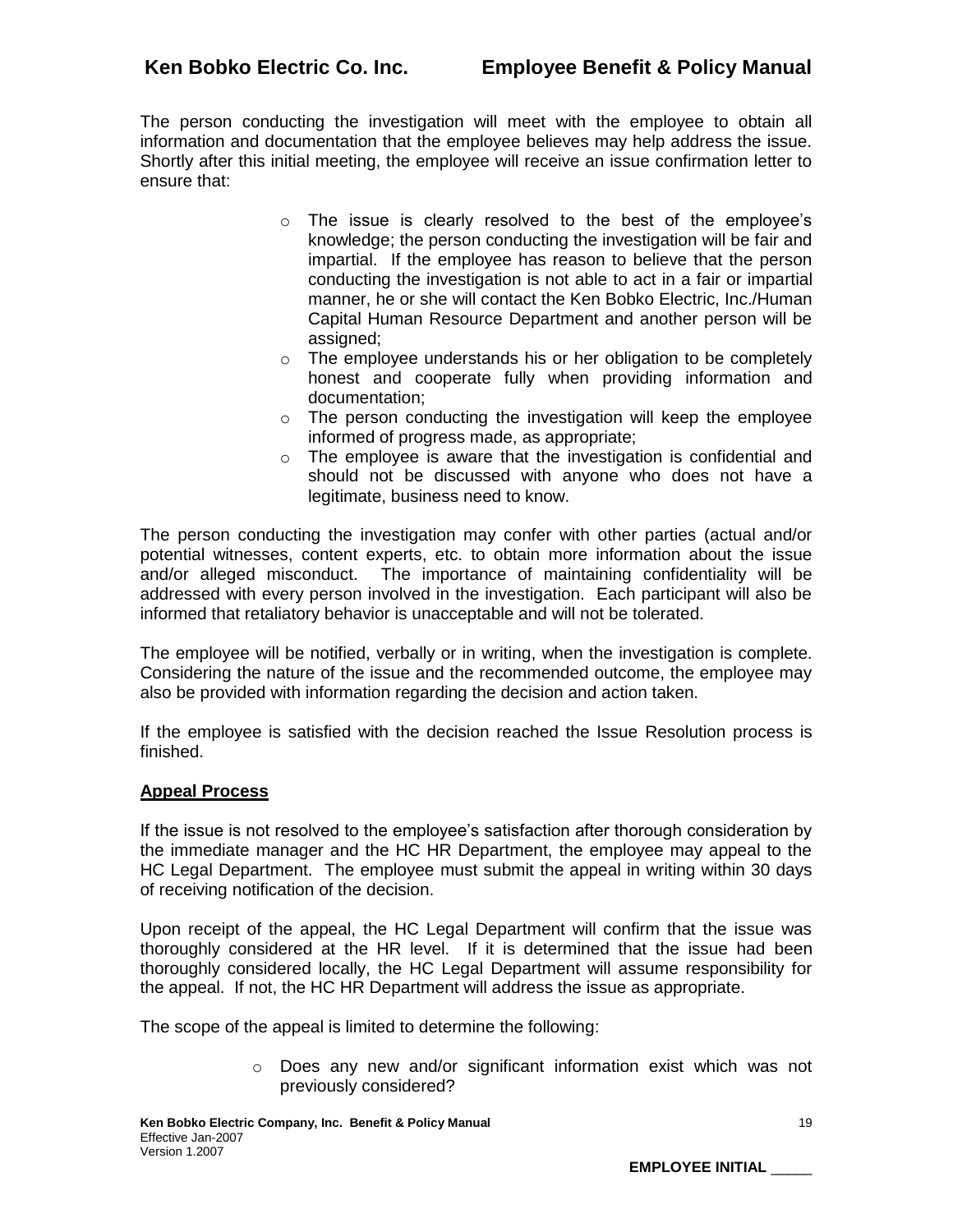- $\circ$  Is there any reason to believe that the issue was not thoroughly, fairly and impartially investigated?
- $\circ$  Is there any reason to believe that the decision may not have been made in accordance with Ken Bobko Electric, Inc. /Human Capital policies and guidelines?

If the answers to all of these questions are "no", the HC Legal Department will confirm the decision made previously and the Issue Resolution process is finished.

If any of the answers are "yes", the HC Legal Department (or designee) will provide further consideration and/or investigation into the matter. The HC Legal Department will then take appropriate steps to render a decision.

If the issue is not still resolved to the employee's satisfaction after appealing to the HC Legal Department, the employee may pursue arbitration. The Issue Resolution process must be exhausted prior to initiating arbitration.

## **Documentation**

Documentation gathered and generated during an investigation is generally not maintained in employee personnel files. If the investigation results in a written warning or termination of employment, those specific documents will be included in the employee personnel file. The HC Legal Department is the custodian for other investigation documents that are deemed appropriate to maintain.

#### **Performance Improvement Process**

There are times when individual job performance may fall short of company standards or when personal conduct may negatively impact fellow employees. Ken Bobko Electric, Inc. /Human Capital believes that improper behavior and/or substandard performance can, in most instances be corrected. Therefore, it is goal to utilize the procedures outlined below to provide employees with a reasonable opportunity to be advice of such deficiencies and a reasonable opportunity to correct those deficiencies if they are willing and able to do so.

However, these procedures do not create any contractual obligation on the part of Ken Bobko Electric, Inc. /Human Capital. The procedures are provided as a guideline for the Performance Improvement Process in those situations where the company, in its sole discretion, believes that such action is in the best interest of both company and the employee.

The company retains the right to determine at any time that unacceptable performance or behavior cannot be corrected to the company's satisfaction and the company also retains the discretion to consider extenuating or mitigating factors (including the employee's length of service and overall work and attendance record) in determining the appropriate course of action in each case.

The Performance Improvement Process provides a means to address specific performance or conduct issues so that you have sufficient time and information to correct the problems.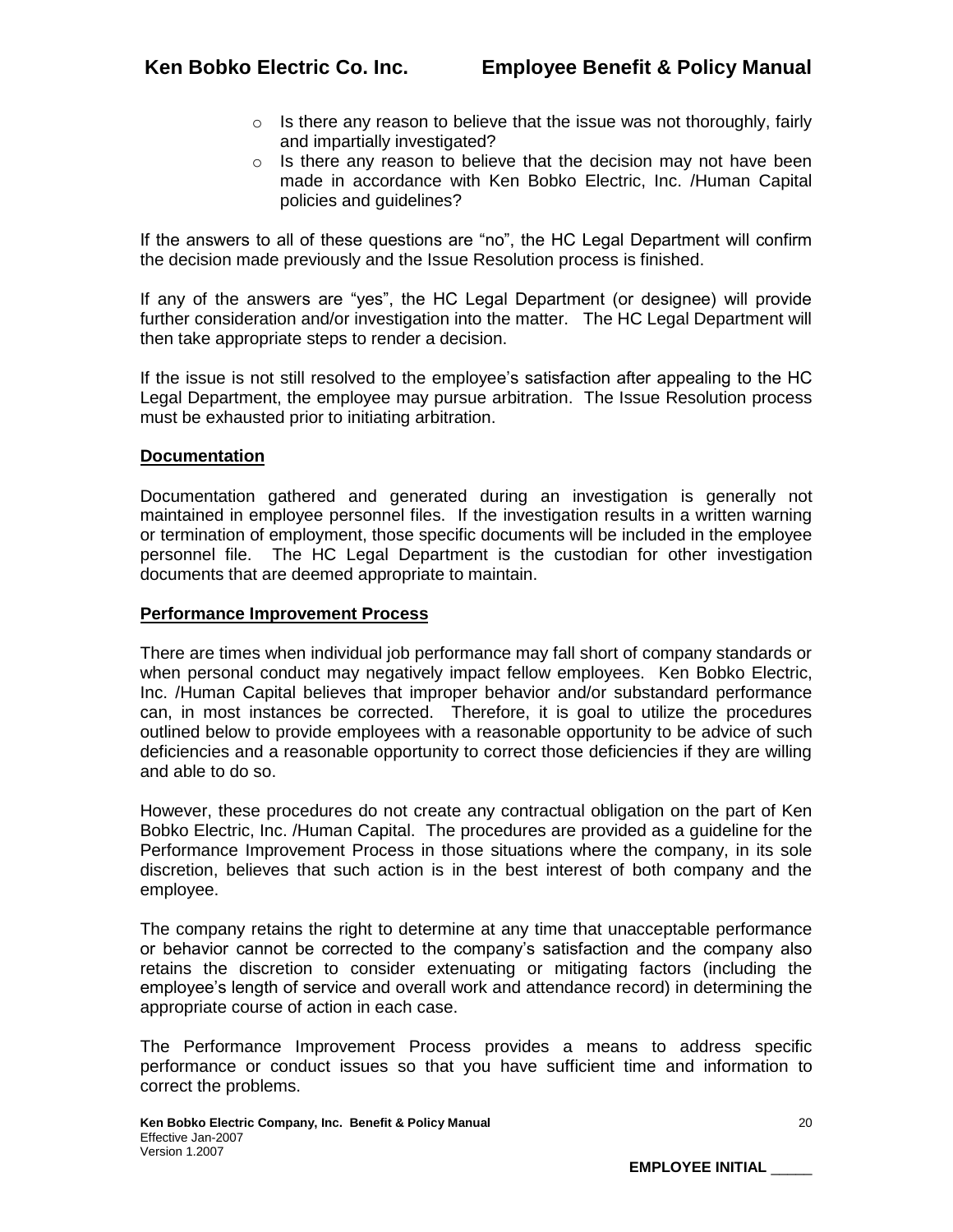The process normally includes four steps. They are:

- **Step 1-** Verbal Coaching and Counseling
- **Step 2-** Written Warning
- **Step 3- Final Written Warning: and**
- **Step 4-** Termination

Acceleration of the process:

Circumstance that may result in termination or the acceleration of the Performance Improvement Process are one or more of, but not limited to, the following;

- o Gross insubordination (persistent, willful or overt defiance of authority; disobedience of orders; infraction of rules; a generally disaffected behavior towards authority; or behavior and/or action, which in management's opinion constitutes willful misconduct);
- o Gross and/or habitual neglect of duty;
- o Misuse, embezzlement or dishonesty in any form or degree;
- o Immoral, illegal or unethical conduct;
- o Being under the influence, possessing, using (unless under a doctor's prescription) or selling habit-forming or illegal drugs, alcoholic beverages, or the unauthorized or excessive use and consumption of alcoholic beverages or drugs while on company property and/or while performing Ken Bobko Electric, Inc./Human Capital;
- o Damage or destruction to Ken Bobko Electric, Inc./Human Capital property due to careless or willful acts;
- o Unauthorized use or removal of Ken Bobko Electric, Inc./Human Capital property, property of any Ken Bobko Electric, Inc./Human Capital client or any other employee;
- o Unauthorized disclosure of any confidential Ken Bobko Electric, Inc./Human Capital or client-related information;
- o A material breach of any of the agreements or covenants contained in the non-compete clause;
- o Holding a position with another employer that results in conflict with employment/job duties at Ken Bobko Electric, Inc./Human Capital;
- o Fighting on Ken Bobko Electric, Inc./Human Capital premises or threatening the life or well being of another individual;
- $\circ$  Excessive absences or an absence from the job without notifying the immediate supervisor;
- o Unauthorized possession of firearms or other dangerous weapons on Ken Bobko Electric, Inc./Human Capital property;
- o Sleeping on the job
- o Evidence of deliberate, unsafe conduct that endangers the safety of the employee or other employees that result in injury or illness; and
- o Fraternizing with staff and employees of clients;
- o Other violations of this manual as listed herein;

Per Federal regulations, employees may request to have representative of their choosing present at any Performance Improvement Meeting.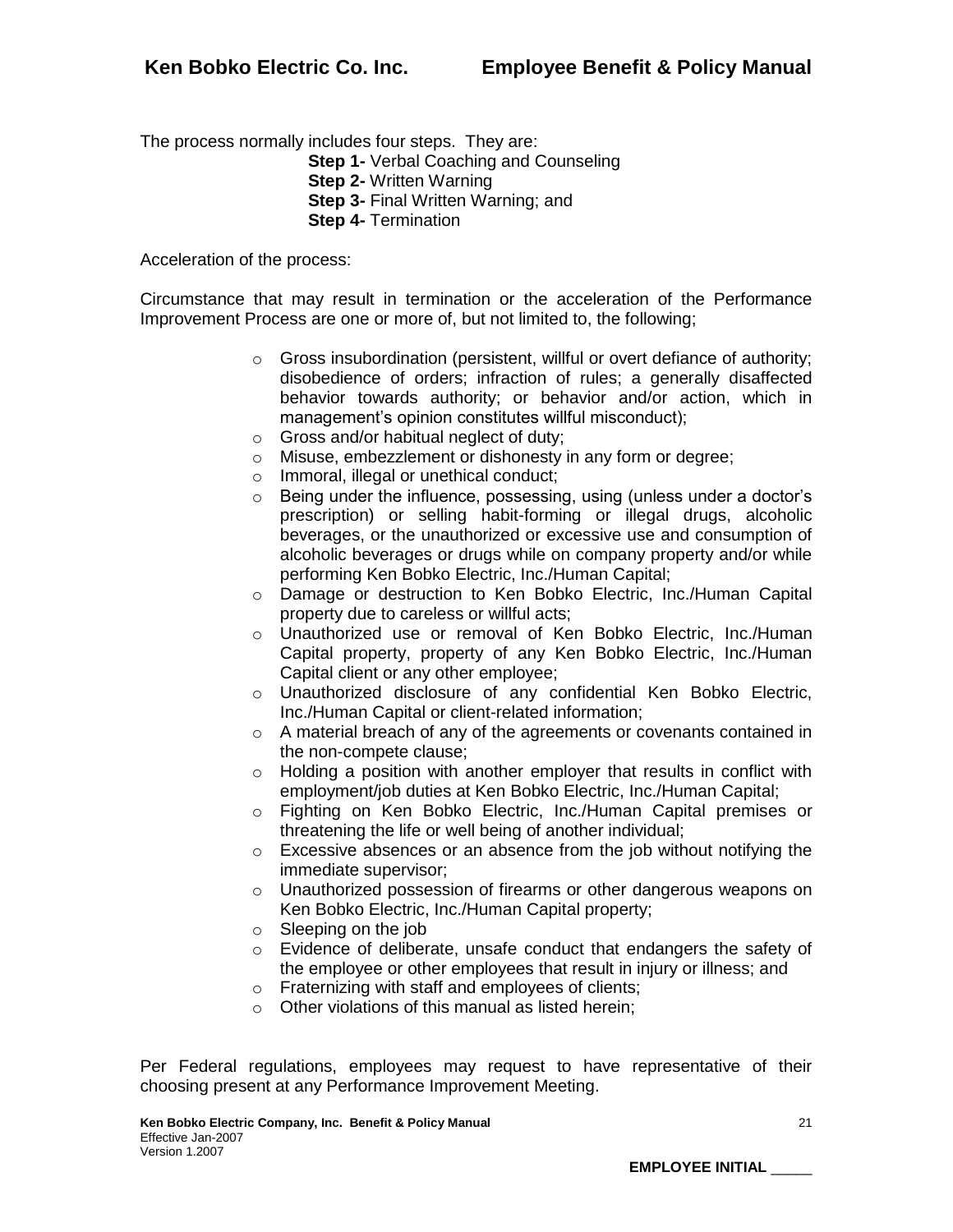"Ken Bobko Electric Property" can also be any other site Ken Bobko Electric, Inc. /Human Capital's personnel may be working at.

#### **Workers Compensation**

Ken Bobko Electric, Inc. /Human Capital provides a comprehensive workers' compensation insurance program through the Dept of L&I. This covers any injury or illness sustained in the course of employment the requires medical, surgical or hospital treatment.

Subject to applicable legal requirements, workers' compensation insurance provides benefits after a short waiting period or, if the employee is hospitalized immediately.

Employees who sustain work related injuries or illnesses must inform their supervisor immediately.

**ALL** injuries must be reported to the office. No matter how minor an on the job injury may appear, it is important that it be reported immediately. This will enable an eligible employee to qualify for coverage as quickly as possible.

Neither Ken Bobko Electric, Inc. /Human Capital, its client, or its insurance carrier will be liable for the payment of workers' compensation benefits for injuries that occur during an employee's voluntary participation when running personal errands, on the drive into and from work, on lunch breaks, any moon-lighting work, and any off-duty recreational, social or athletic activity sponsored by Ken Bobko Electric, Inc. /Human Capital.

## **Return to Work Program Following Work Related Injury**

To assist an employee to return to work from an on the job injury at his or her regular rate of pay, as soon as possible after the employee has recovered sufficiently from the adverse effects of the injury and in accordance with guidance from the treating physician, we will assist in this endeavor by finding the employee a productive task to accomplish. Positions will not be held open for injured workers not able to return to work in a timely fashion.

Upon release to return to work, the employee will be returned in whatever capacity exists at the time of his or her return to work. All attempts will be made to return the employee to a comparable position; however, should this position not be equivalent in compensation, no wage replacement will be guaranteed.

Ken Bobko Electric, Inc. /Human Capital recognizes that an on the job duty injury can impose financial hardships upon employee, in addition to other burdens. Through this return-to-work program, we will endeavor to assist the employee in returning to productive employment.

Under normal circumstances, restricted duty position will be provided for as long as recommended by the treating physician and as agreed by the office, but in no case should an employee remain on restricted duty status longer than 120 days. A refusal to accept limited, modified or restricted duty, when appropriate and approved by the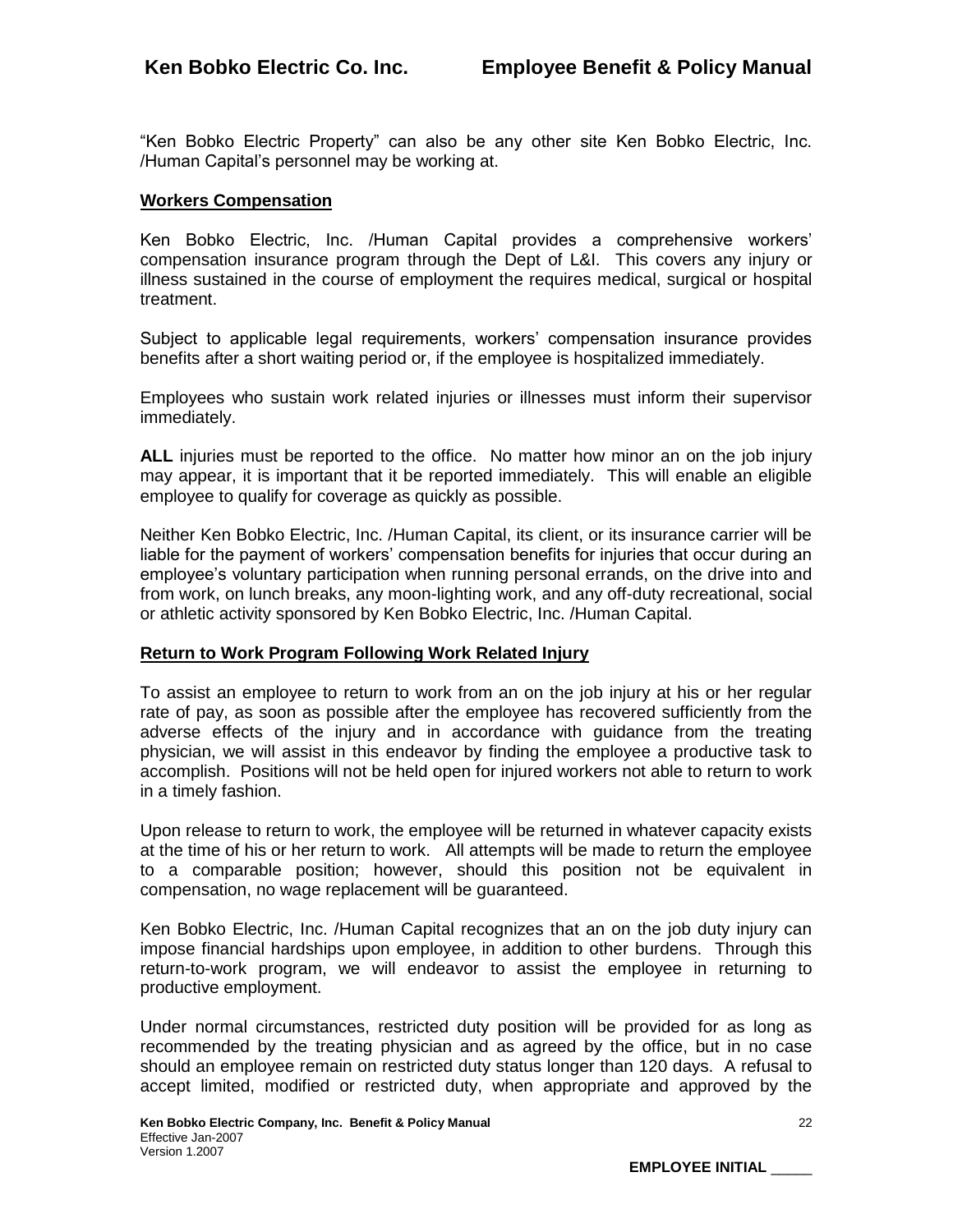treating physician, will be considered as a voluntary resignation and benefits will cease immediately. Furthermore, failure to return to work after six months period will also be considered a voluntary resignation and benefits will cease immediately.

# **Witness & Jury Duty**

If Ken Bobko Electric, Inc. /Human Capital has subpoenaed employees at witnesses, they will receive pay for the entire period of witness duty. This does not apply to jury duty. Ken Bobko Electric, Inc. /Human Capital upon request will issue letters to dismiss employees of jury duty on a case by case basis.

## **Benefits Continuation-COBRA**

The Federal Consolidated Omnibus Budget Reconciliation Act (COBRA) gives employees and their qualified beneficiaries the opportunity to continue health and dental insurance coverage under Ken Bobko Electric, Inc. /Human Capital's health plan when a "qualifying event" would result in the loss of eligibility. Examples of qualifying events includes: resignation, termination, death, reduction in hours, leave of absence, divorce or legal separation and a dependent child no longer meeting eligibility requirements.

Upon termination or voluntary termination from Ken Bobko Electric, Inc. /Human Capital for any reason other than gross misconduct, an employee may elect to continue group health and dental insurance for either 18 or 36 months as long as the employee pays the required monthly premium on the due date.

COBRA letters are sent via  $1<sup>st</sup>$  Class, United States Postal service. If an employee has not received their COBRA NOTIFICATION, it is their responsibility to contact the Ken Bobko Electric, Inc. /Human Capital Human Resource Department to request a copy of their notification.

Under COBRA, the employee or beneficiary pays the full cost of coverage at Ken Bobko Electric, Inc. /Human Capital's COBRA group rates plus an administration fee the first month. This fee is normally 2% of the entire premium.

## **Family Medical Leave Act**

Federal legislature for unpaid as long as you have worked for this company for one year or at least 1250 hours. In the event you elect to exercise your rights under the Family and Medical Leave Act ("FMLA") to take an unpaid leave, any medical insurance benefits you have at the time you elect to exercise your right to take unpaid leave will continue during your absence.

In general, the FMLA provides that Ken Bobko Electric, Inc. /Human Capital will provide up to twelve (12) weeks of unpaid, job protected leave during any 12 month period for an employee's own serious health condition. A serious health condition is defined by the FMLA as an illness, injury, impairment or physical or mental condition involving either inpatient care or continuing treatment by a health care provider.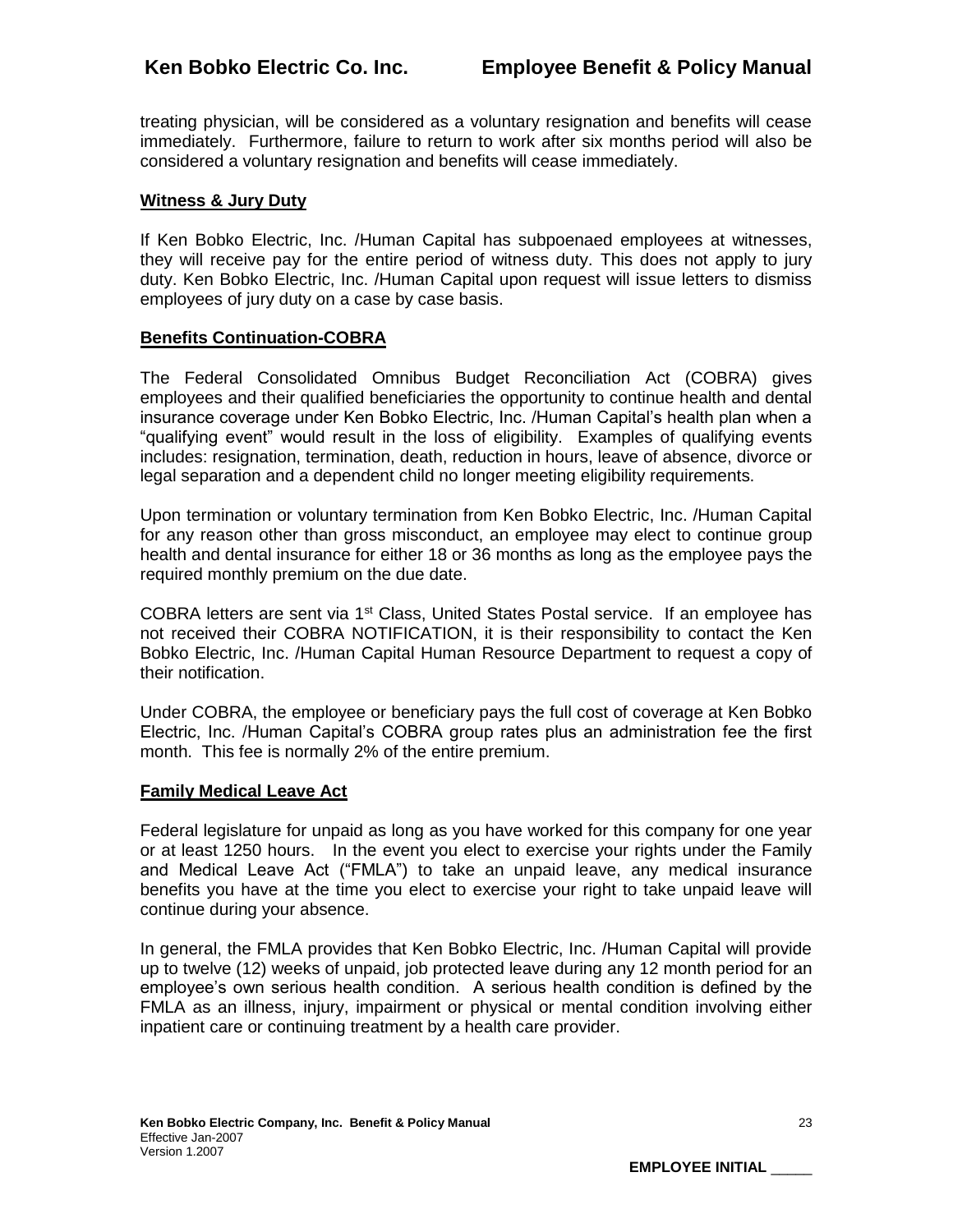The FMLA also provides unpaid, job protected leave for childbirth, adoption, or placement of a foster child; or to care for a child, spouse, or parent with a serious health condition.

You should contact Ken Bobko Electric, Inc. /Human Capital for more information on eligibility and/or how to use the benefits available under the Family Medical Leave Act ("FMLA").

In compliance with federal legislation, employees who require leave without pay due to sickness, injury, or disability of the employee or to family members may be granted under the Family and Medical Leave Act for a period of twelve (12) weeks. Such leave may be extended for a period not to exceed six months. If an employee is not able to return after six months, their employment will automatically terminate.

All other fringe benefits (Vacation, accrual, etc.) are frozen during Family and Medical leaves.

A request for leave must be made as soon as it is known to be necessary, stating the reasons for the request and the number of days leave desired.

A statement by attending physician must be furnished by the employee at the time of the leave request, if the leave will exceed three days, and it must state the approximate date the employee can, before and after the leave period, perform the work required for their job. Ken Bobko Electric, Inc. /Human Capital may require supplementary statements from the employee's physician updating the employee's condition. Ken Bobko Electric, Inc. /Human Capital may also require an employee to submit to a physical examination by a doctor selected and paid for by Ken Bobko Electric, Inc. /Human Capital.

Any employee who goes out on Family and Medical leave must use any accrued Vacation down to 40 hours.

## **Personal Leaves of Absence**

If you are a full-time or salaried associate, who works 40+ hours a week, you may request a personal leave of absence for up to three days per year worked, provided you have used all earned Vacation and personal days. May not exceed 15 days.

Personal leave is approved on an unpaid basis and **must be approved by your immediate supervisor and by the Human Resource Department.**

Requests for personal leave must be made in writing to your immediate supervisor with a copy forwarded to the Human Resource department. The request should include the reason for the leave, the date the leave will begin and the date of return to work.

If you are a participant in a company sponsored group insurance plan you must pay the contributory cost for the entire period of the leave of absence.

Annual review days will be adjusted by the amount of personal leave time, if more than thirty (30) days. If a paid holiday falls during the leave period, you are not eligible for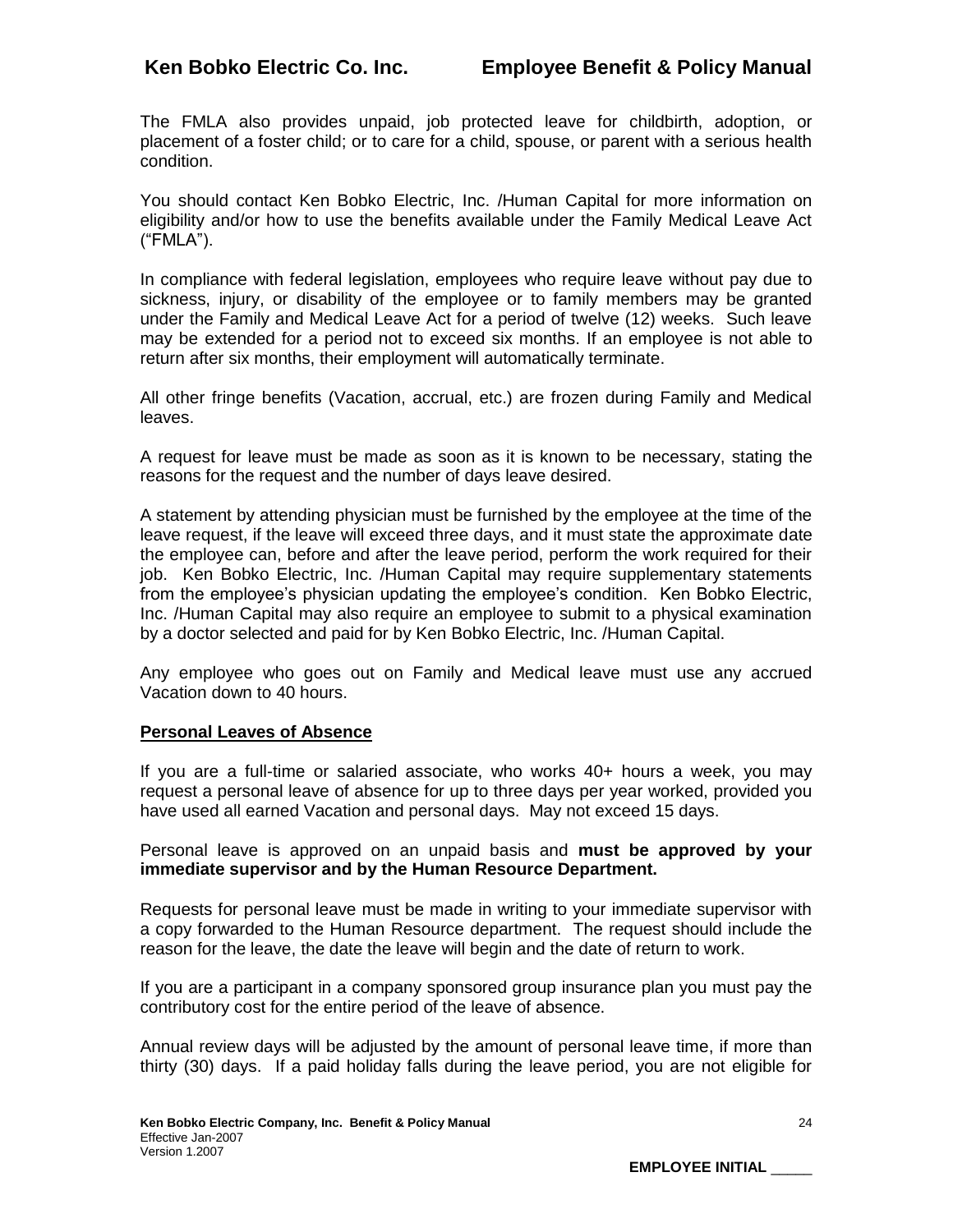holiday pay. Vacation, accrual, and personal days do not accrue during your leave of absence.

Failure to return to work at the prescribed time will be regarded as voluntary resignation. Due to the possibility of business changes, Ken Bobko Electric, Inc. /Human Capital is unable to guarantee that your previous position will be available when you return after the leave of absence.

#### **Military and Reserve Service Leave**

Employees will be granted a leave of absence without pay for military service as required by state and federal law.

Ken Bobko Electric, Inc. /Human Capital will comply with all state and federal laws and regulations regarding re-employment and continuation of benefits. If you are in the military (including the Reserves or National Guard) and require a leave of absence, please contact your supervisor in order to arrange for your leave of absence and benefit entitlement.

#### **Compensation, Pay Deductions and Set Offs**

*Compensation.* It is Ken Bobko Electric, Inc. /Human Capital policy to compensate employee on the basis of comparative worth. All employee contributions to the success of the company will be evaluated on a regular basis.

An important part of Ken Bobko Electric, Inc. /Human Capital's philosophy is to let people know how they are doing. Ninety days after hire and then once a year you will meet with your supervisor for a review of your overall job performance.

You will be expected to take an active part in setting your standards/objectives since they apply to you. Objectives may include action you agree to take.

During the appraisal process you will discuss the results you achieved-or did not achieve, since your last review.

This way, you and your supervisor know exactly how well you have done against previously established objectives and what objectives you will work toward in the next time frame.

#### **Cell Phone Use**

We do not support individuals driving while talking on the cell phone. You must pull over to the side of the road, or have your vehicle parked when using a cell phone. All employees are required to keep personal phone calls to a minimum, preferably kept to emergency reasons only.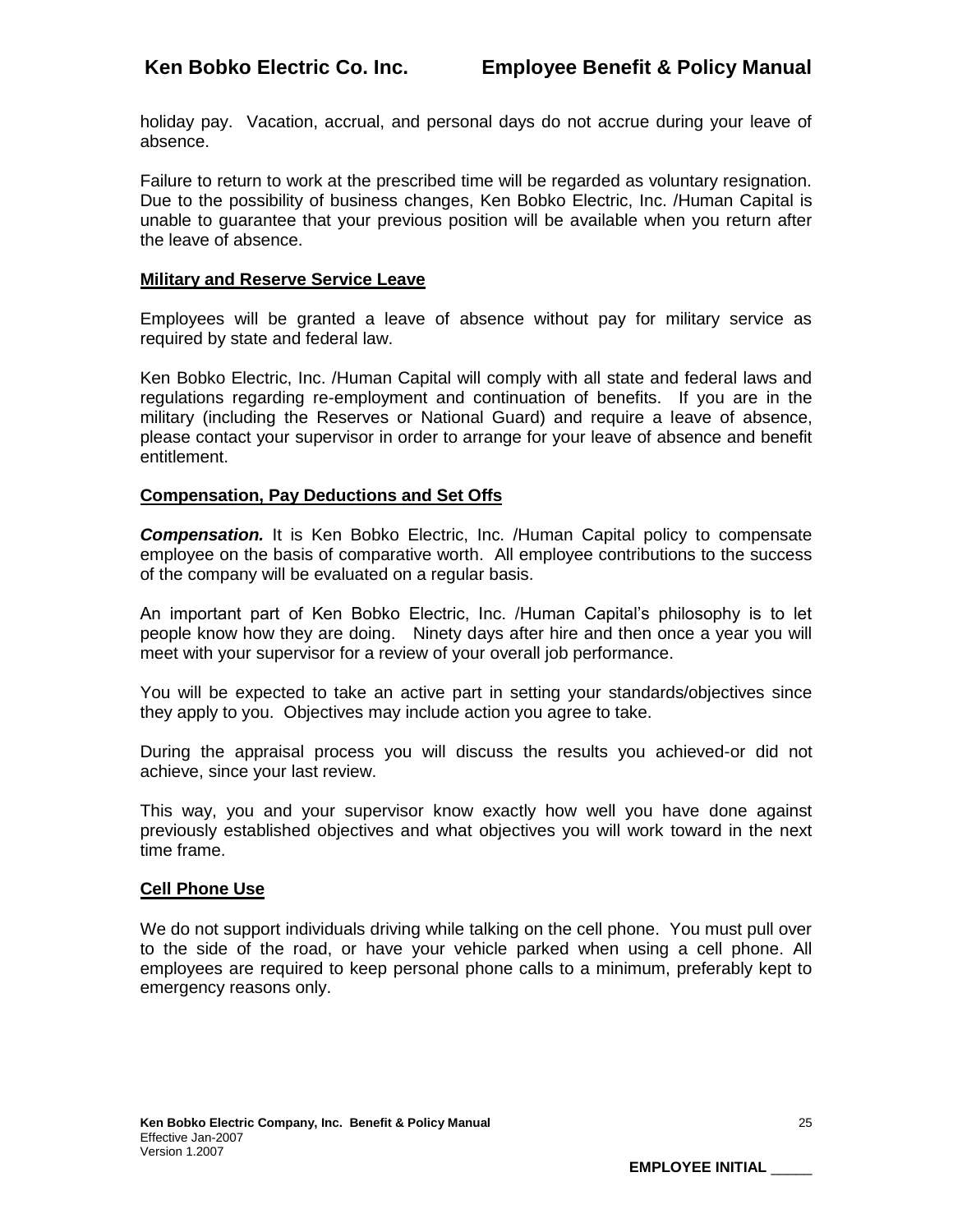# **Vacation**

Ken Bobko Electric, Inc. /Human Capital recognizes that leisure time is vital. Vacation gives you the opportunity to rest, relax, take care of personal business, attend funerals and regroup without the daily pressures and interruption of your job.

To meet this important need, Ken Bobko Electric, Inc. /Human Capital, has established a Vacation policy for eligible employees.

Vacation for employees are based on the employee's regular rate in effect at the time of the Vacation is taken.

Your Vacation based on continuous service. If you are on an unpaid leave of absence then your accruals will be affected. You will be required to take any accrued Vacation prior to going on an unpaid leave of absence or FMLA.

Vacation and holiday pay is considered the same.

# *Vacation Time Accrual Schedule*

| During the first year after the 90 day trial period<br>/quarter |   | Accrue rear | 8 hrs |
|-----------------------------------------------------------------|---|-------------|-------|
| After One Full Year of Employment                               | 1 | week/40     |       |
| hours                                                           |   |             |       |
| <b>After Two Years of Employment</b>                            | 2 | weeks/ 80   |       |
| hours                                                           |   |             |       |
| <b>After Three Years of Employment</b>                          | 3 | weeks/120   |       |
| hours                                                           |   |             |       |

**Termination of Employment-** If you terminate employment, through voluntary resignation, Ken Bobko Electric, Inc./Human Capital will pay for the number of Vacation days you have accrued but not taken, if any, as long as you give a two-week notice and work that notice in a professional manner. If HC decides it is in its best interest after you have given your two-week notice, to discontinue your employment on the date of your notice your accrued PTO will be paid (Voluntary Resignation only). If you are terminated, you will not be paid for any Vacation days you have accrued but not taken.

**Scheduling your Vacation-** You must schedule and receive your supervisor approval for all Vacations, at least three weeks in advance by submitting a TIME OFF REQUEST. Requests shall include actual dates of work to be missed. As you would expect, Vacation schedules are dictated by workload demands, schedules and meetings. This will be taken into consideration when time off request is received. Thus, while every attempt will be made to accommodate your Vacation request, your supervisor will determine preference, generally based on seniority basis. Please do not make any airplane and/or hotel reservations and/or pay any deposits until you have received the sign off from your supervisor.

At the end of each year all unused vacation will be paid out. There is no carry over of vacation pay. For confidentiality reasons, the only record of remaining vacation time will

**Accrue Year**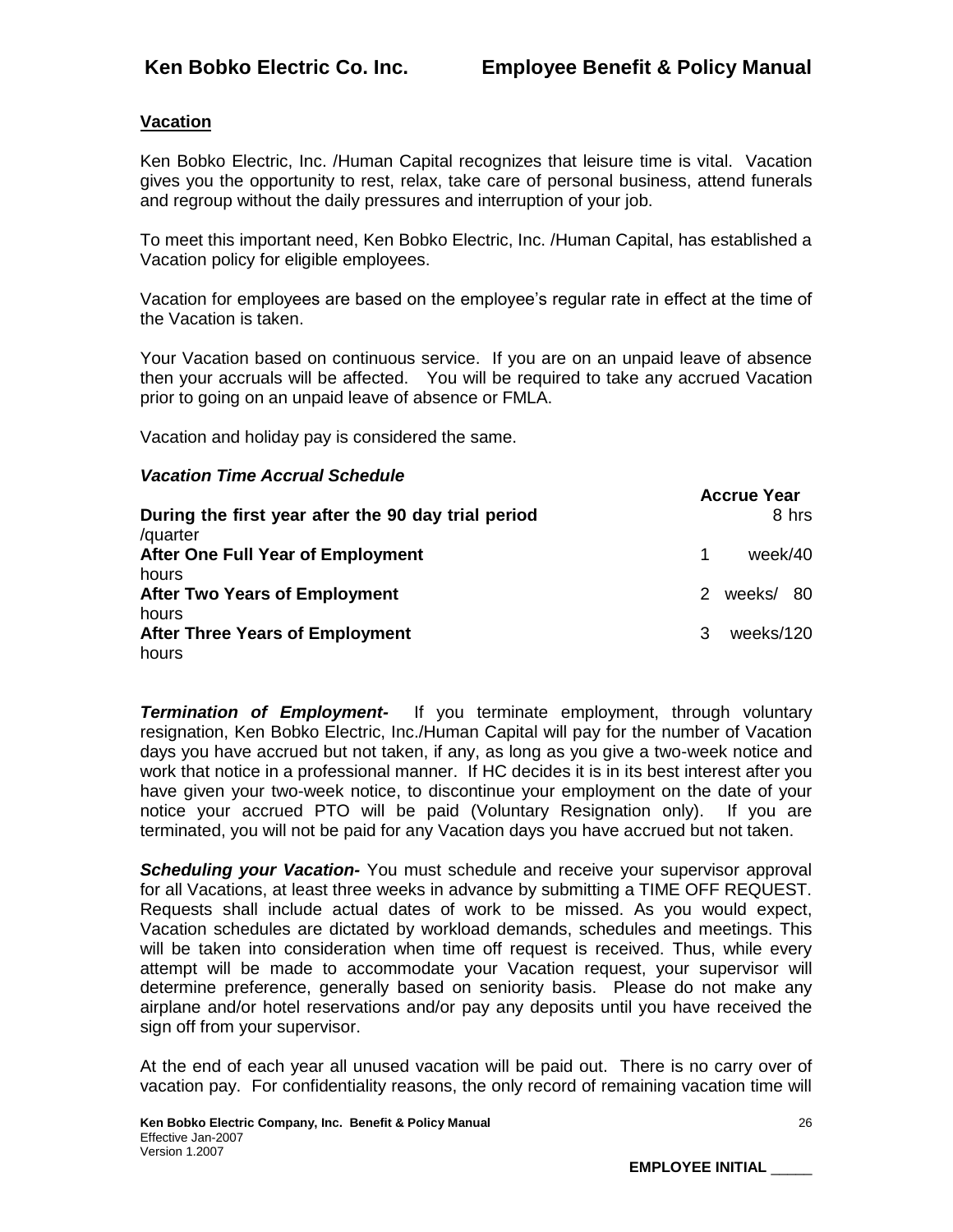be kept at the Ken Bobko Electric Inc, office. Call the office directly for the most up-todate vacation hours available. Please keep in mind that the term "vacation pay" is generic. You may use your accrued hours for any sick, holiday, personal business, etc. There are no other paid days off.

Also, no employee may use more than 25% of his total annual vacation pay in any one quarter unless he has accumulated unused vacation pay from previous quarter in the same calendar year.

In no case can you use vacation pay to force hours at the end of the week into overtime.

## **Completion of Services**

Within seven (7) days after completing services for Ken Bobko Electric, Inc. /Human Capital whether via resignation, termination or a voluntary quit, the employee **MUST**  notify Ken Bobko Electric, Inc. /Human Capital of the completion of services. Failure by the employee to provide Ken Bobko Electric, Inc./Human Capital notice of the employee's completion of services constitutes a voluntary quit that will effect the employee's eligibility for unemployment compensation should the employee seek unemployment compensation following completion of its services with Ken Bobko Electric, Inc./Human Capital.

## **Cafeteria Plan (Section 125)**

Regular full time employees may participate in the Company Cafeteria Plan that complies with the IRS Section 125 regulations. This plan allows employees to withhold a specific dollar amount from each paycheck, pretax, to be used to cover medical, dental, vision, or RX expenses not covered by insurance, and/or premiums not paid by the company. This money can also be put aside to cover dependent care expenses.

## **Medical Benefits**

All regular full time employees are eligible for company paid health care benefits after they have been continuously employees for 90 days. After ninety days, any employee who does not elect for dependents benefits must sign a waiver for each plan. Dependants may be eligible for benefits again at open enrollment (January  $1<sup>st</sup>$ ). These benefits apply to the employee only. Dependants may be added at an additional cost to the employee.

When an employee total of hours worked in a certain month drops below 75% of the total possible hour that can be worked he will be asked to contribute the difference of the medical premium. For all months a base of 160 hours will be used for all calculations. For this purpose, vacation pay hours are counted as hours worked.

**Example**: Due to a work slow down, an employee works only 100 hours in a calendar month. That is 62.5% of 160 hours. That employee would be asked to pay the difference of 37.5% of the policy premium. That payment would be required by the  $15<sup>th</sup>$ of the following month.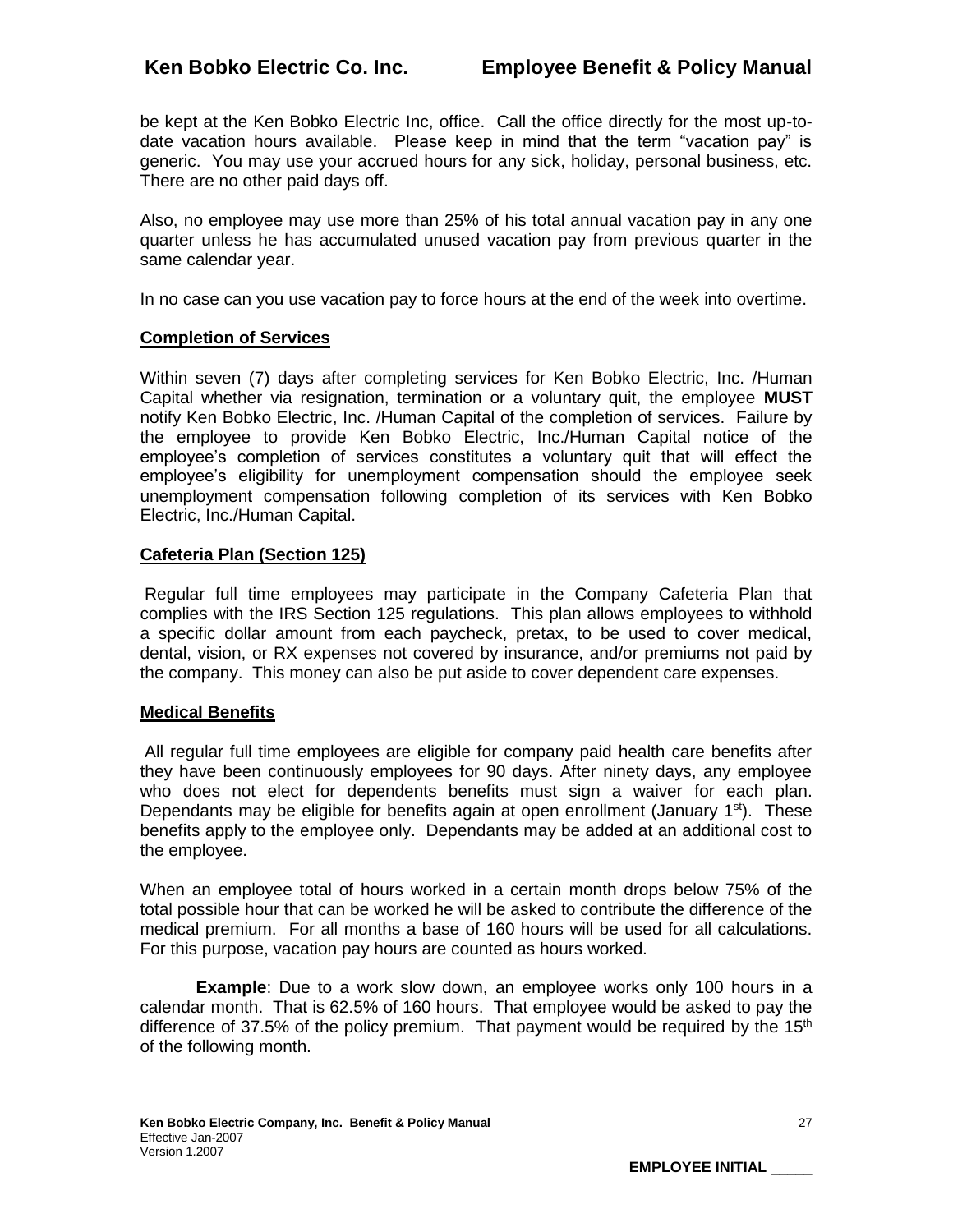Overages towards premiums for elected policies will be payroll deducted from the employee's paycheck each pay period. Final paycheck will contain deductions and benefits for any and all balances owed, since employees do not pay a true month premium due to varying pay periods.

In order to process benefits, benefit changes and benefit cancellations in a timely manner all requests must be made in writing on the appropriate forms before the first of the following month. Forms received on the first of the month or any day following will not be effective until the first of the following month providing that all necessary forms are complete, sent in timely and are accurate.

# **Training and Continuing Education**

Ken Bobko Electric will pay for Continuing Education or training for all full time employees. Journeymen are limited to \$200.00 per year and apprentices are limited to \$300.00 per year. Apprentices will be required to maintain a "C" grade or better to receive on going education. Payments will be made directly to the agency conducting the classes. Any unused amounts will not be paid to employees. Meals, travel or lodging is not included. Time spent in classes will not be paid time. It is the responsibility of each employee that each class they are signed up for meets the criteria of the Department of Labor & Industries. It is also their responsibility to track the classes they have taken and need to take to maintain or obtain their license.

# **Simple IRA**

Ken Bobko Electric Inc employees may enroll in Simple IRA savings plan. If an employee elects to join the plan he can deposit any percentage of his gross pay to the plan. Ken Bobko will match up to 3% of an employees gross pay. Employees become eligible to join the plan after their 90 day probationary period. The plan provider is Fidelity Investments. Once funds are deposited with Fidelity their management becomes the sole responsibility of each individual employee.

## **Pay Day Policy**

You are paid on a bi-weekly basis on Thursday.

Ken Bobko Electric Company, Inc. has a **NO ADVANCE PAY** policy.

Ken Bobko Electric, Inc. /Human Capital provides direct deposit of paychecks. With this option, each paycheck will be automatically deposited to up to three checking and/or savings accounts as you direct. Each pay day, you will receive a pay stub for your records-much like a voided check- except that face of the check is voided. No trips to the bank are necessary because your salary appears in your bank account on payday. Direct deposit will be initiated in fourteen days from receipt of a completed, accurate authorization form. Any changes must be made on the Direct Deposit Change form. CHANGES WILL NOT BE MADE WITHOUT ACCURATE COMPLETION OF THIS FORM.

As required by law, Ken Bobko Electric, Inc. /Human Capital will deduct Federal Social Security and Income Tax as well as garnishments from your paycheck. Employee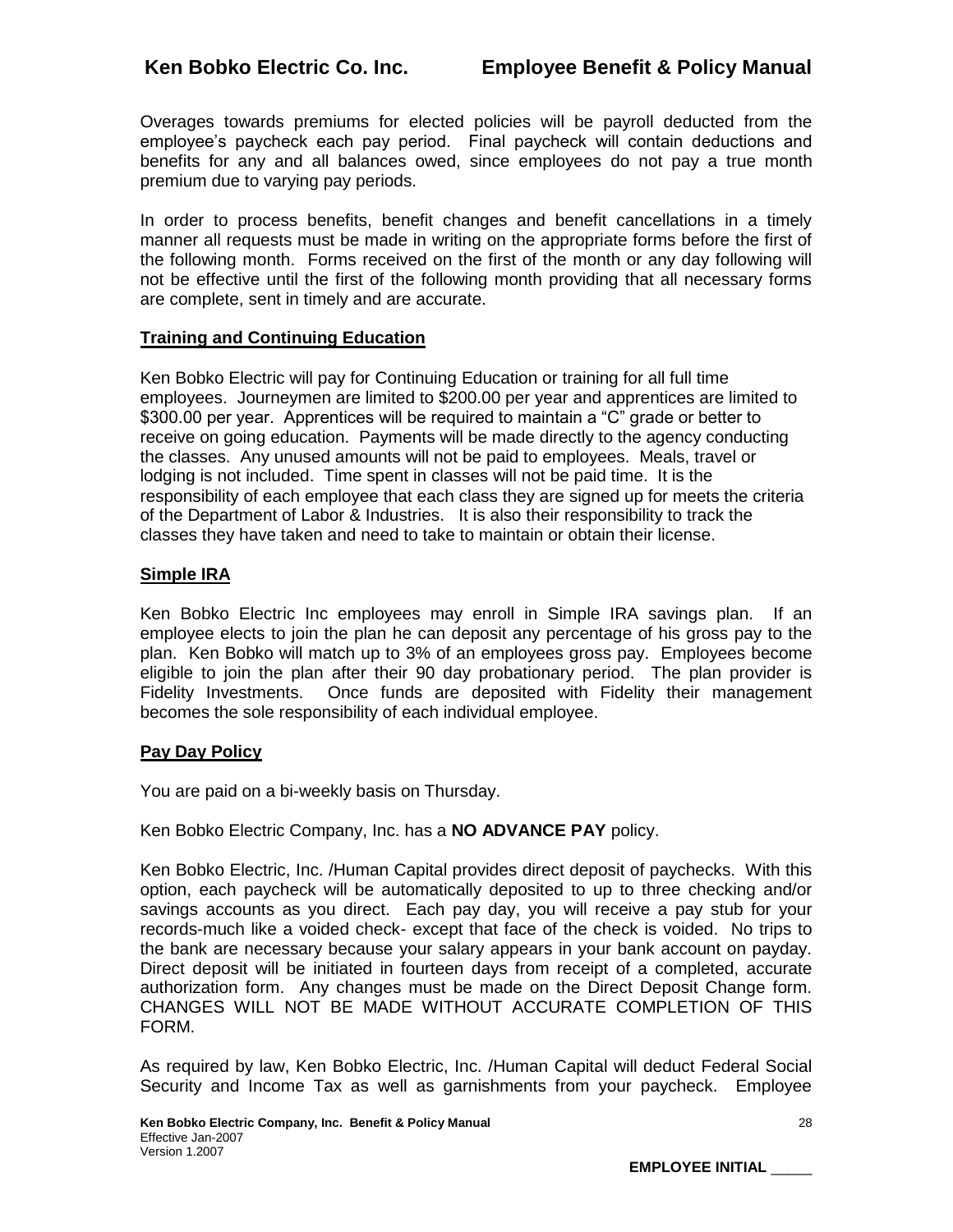portions of group insurance premiums for eligible employees and dependant family members will be deducted from payroll checks each pay period, once the employee completes the application. Any changes must be made on the BENEFIT CHANGE and/or CANCELLATION form along with the appropriate applications. **CHANGES WILL NOT BE MADE WITHOUT ACCURATE COMPLETION OF THE NECESSARY FORMS.**

Your pay is a confidential matter between you and Ken Bobko Electric, Inc. /Human Capital. Any disclosure of pay is considered a violation of the confidentiality policy.

By signing this policy outline, I indicate that I have read, accepted and agreed to it's terms

## **Employee**

Signature:

Print Name:

| Date: |  |
|-------|--|
|       |  |

**Witnessed by:**

Signature:\_\_\_\_\_\_\_\_\_\_\_\_\_\_\_\_\_\_\_\_\_\_\_\_\_\_\_\_\_

| Date: |  |  |
|-------|--|--|
|       |  |  |